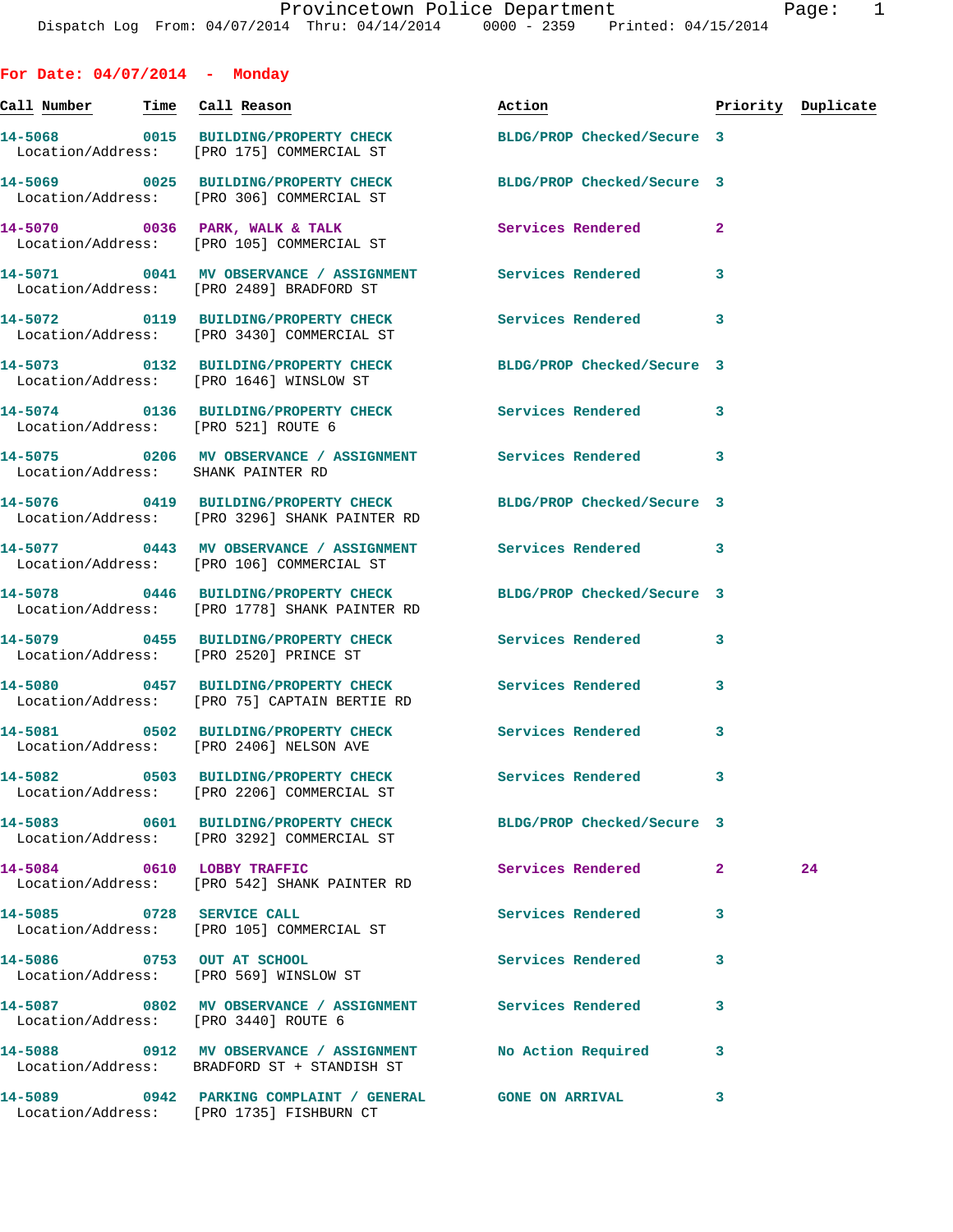|                                                        | Provincetown Police Department<br>Dispatch Log From: 04/07/2014 Thru: 04/14/2014 0000 - 2359 Printed: 04/15/2014 |                            |                |
|--------------------------------------------------------|------------------------------------------------------------------------------------------------------------------|----------------------------|----------------|
| Location/Address: CONWELL ST                           | 14-5090 1006 MV OBSERVANCE / ASSIGNMENT Services Rendered                                                        |                            | 3              |
|                                                        | 14-5103 1006 LOST BLACK IPHONE<br>Location/Address: [PRO 3729] CARVER ST                                         | Services Rendered          | 3              |
|                                                        | 14-5091 1025 BUILDING/PROPERTY CHECK<br>Location/Address: [PRO 444] HIGH POLE HILL                               | BLDG/PROP Checked/Secure 3 |                |
|                                                        | 14-5092 1054 BUILDING/PROPERTY CHECK BLDG/PROP Checked/Secure 3<br>Location/Address: [PRO 447] JEROME SMITH RD   |                            |                |
| 14-5093 1113 MV VANDALISM                              | Location/Address: [PRO 542] SHANK PAINTER RD                                                                     | <b>Services Rendered</b>   | $\overline{2}$ |
| 14-5094 1135 COMPLAINT                                 | Location/Address: [PRO 1231] COMMERCIAL ST                                                                       | SPOKEN TO                  | 3              |
|                                                        | 14-5095 1235 ALARM - GENERAL<br>Location/Address: [PRO 285] COMMERCIAL ST                                        | <b>Services Rendered</b>   | 1              |
|                                                        | 14-5096 1259 FIREARMS / WEAPONS<br>Location/Address: [PRO 542] SHANK PAINTER RD                                  | Services Rendered          | $\mathbf{2}$   |
|                                                        | 14-5097 1300 MV OBSERVANCE / ASSIGNMENT<br>Location/Address: BRADFORD ST + STANDISH ST                           | <b>No Action Required</b>  | 3              |
|                                                        | 14-5098 1302 PROPERTY DAMAGE<br>Location/Address: [PRO 2187] BRADFORD ST                                         | Services Rendered          | 3              |
| 14-5099 1309 FOLLOW UP                                 | Location/Address: [PRO 1275] ANTHONY ST                                                                          | Services Rendered          | $\overline{a}$ |
|                                                        | 14-5100 1310 SUSPICIOUS PERSON<br>Location/Address: [PRO 1892] SHANK PAINTER RD                                  | <b>GONE ON ARRIVAL</b>     | $\mathbf{2}$   |
| 14-5101 1312 ASSIST CITIZEN                            | Location/Address: [PRO 542] SHANK PAINTER RD                                                                     | SPOKEN TO                  | 3              |
| Location/Address: [PRO 413] CONWELL ST                 | 14-5102 1337 MV OBSERVANCE / ASSIGNMENT Services Rendered                                                        |                            | 3              |
|                                                        | 14-5104 1353 LOST BOA DEBIT CARD<br>Location/Address: [PRO 542] SHANK PAINTER RD                                 | <b>Services Rendered</b>   |                |
|                                                        | 14-5105 1410 BUILDING/PROPERTY CHECK BLDG/PROP Checked/Secure 3<br>Location/Address: [PRO 447] JEROME SMITH RD   |                            |                |
| Location/Address: BRADFORD ST                          | 14-5106 1425 BUILDING/PROPERTY CHECK                                                                             | BLDG/PROP Checked/Secure 3 |                |
|                                                        | 14-5107 1505 PARK, WALK & TALK<br>Location/Address: [PRO 105] COMMERCIAL ST                                      | <b>Services Rendered</b>   | $\mathbf{2}$   |
|                                                        | 14-5108 1539 ANNOYING PHONE CALLS/SCAM Services Rendered<br>Location/Address: [PRO 1193] COMMERCIAL ST           |                            | 3              |
| 14-5109 1553 FOUND KEYS                                | Location/Address: [PRO 542] SHANK PAINTER RD                                                                     | Services Rendered          | 3              |
| Location/Address: [PRO 2539] RYDER ST                  | 14-5110 1556 BUILDING/PROPERTY CHECK BLDG/PROP Checked/Secure 3                                                  |                            |                |
| 14-5111 1556 COMPLAINT                                 | Location/Address: [PRO 542] SHANK PAINTER RD                                                                     | SPOKEN TO                  | 3              |
| 14-5112 1613 LOST DOGS<br>Location/Address: NELSON AVE |                                                                                                                  | Services Rendered          | $\mathbf{2}$   |
|                                                        |                                                                                                                  | Services Rendered          | 3              |

Location/Address: [PRO 542] SHANK PAINTER RD

Page: 2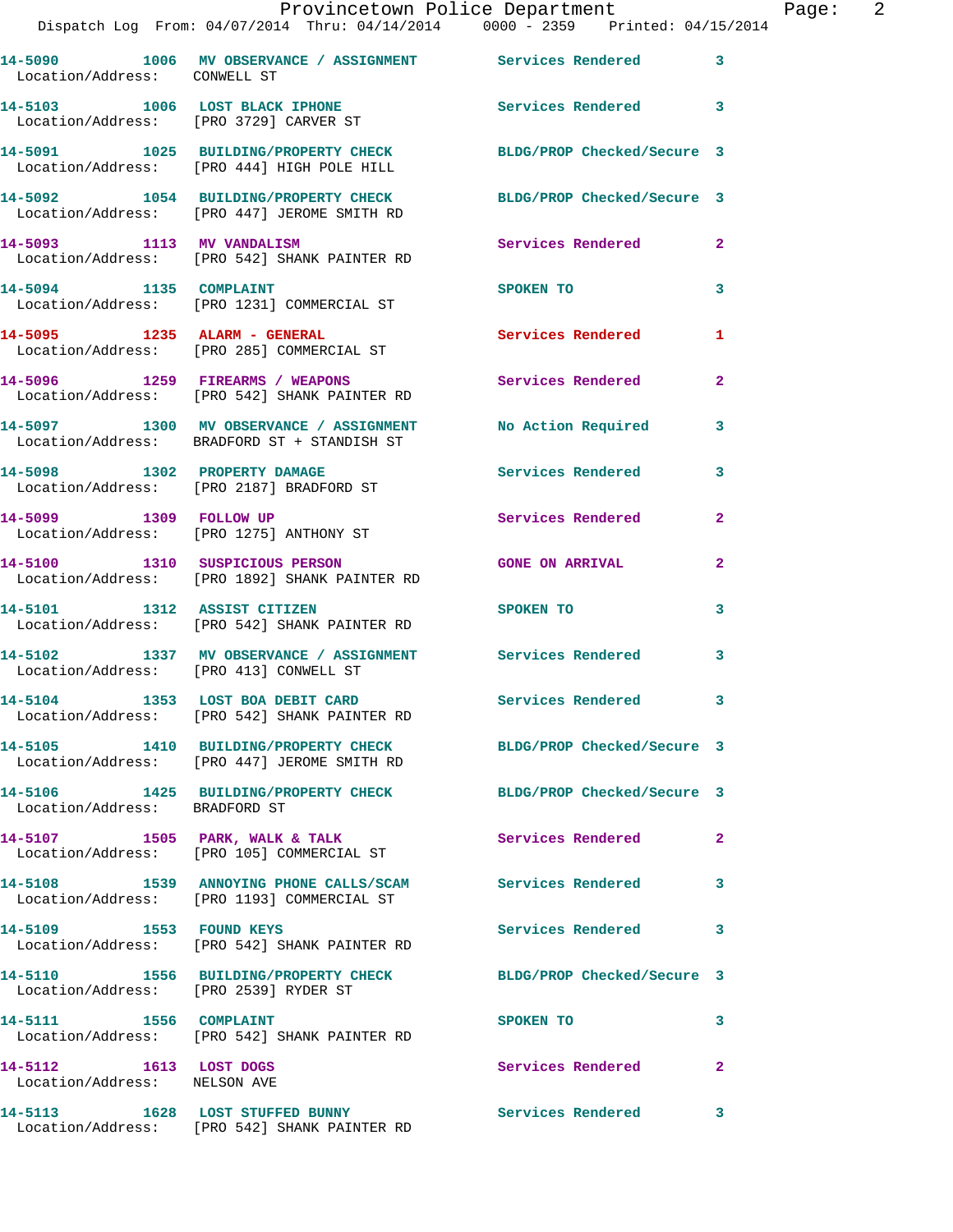Dispatch Log From: 04/07/2014 Thru: 04/14/2014 0000 - 2359 Printed: 04/15/2014

| 14-5114 1657 COMPLAINT                 | Location/Address: [PRO 433] RYDER ST EXT                                                                     | <b>GONE ON ARRIVAL</b>     | 3 |    |
|----------------------------------------|--------------------------------------------------------------------------------------------------------------|----------------------------|---|----|
| Location/Address: CONWELL ST           | 14-5115 1732 MV OBSERVANCE / ASSIGNMENT Services Rendered                                                    | $\sim$ 3                   |   |    |
|                                        | 14-5116 1752 BUILDING/PROPERTY CHECK BLDG/PROP Checked/Secure 3<br>Location/Address: [PRO 182] COMMERCIAL ST |                            |   |    |
|                                        | 14-5117 1839 BUILDING/PROPERTY CHECK<br>Location/Address: [PRO 2206] COMMERCIAL ST                           | BLDG/PROP Checked/Secure 3 |   |    |
|                                        | 14-5118 1844 BUILDING/PROPERTY CHECK<br>Location/Address: [PRO 519] RACE POINT RD                            | BLDG/PROP Checked/Secure 3 |   |    |
|                                        | 14-5119 2117 BUILDING/PROPERTY CHECK<br>Location/Address: [PRO 1638] COMMERCIAL ST                           | BLDG/PROP Checked/Secure 3 |   |    |
|                                        | 14-5120 2125 BUILDING/PROPERTY CHECK<br>Location/Address: [PRO 129] COMMERCIAL ST                            | BLDG/PROP Checked/Secure 3 |   |    |
|                                        | 14-5121 2341 BUILDING/PROPERTY CHECK<br>Location/Address: [PRO 444] HIGH POLE HILL                           | BLDG/PROP Checked/Secure 3 |   |    |
|                                        | 14-5122 2344 BUILDING/PROPERTY CHECK<br>Location/Address: [PRO 3430] COMMERCIAL ST                           | BLDG/PROP Checked/Secure 3 |   |    |
| For Date: $04/08/2014$ - Tuesday       |                                                                                                              |                            |   |    |
|                                        | 14-5123 0001 BUILDING/PROPERTY CHECK<br>Location/Address: [PRO 338] SHANK PAINTER RD                         | BLDG/PROP Checked/Secure 3 |   |    |
|                                        | 14-5124 0002 BUILDING/PROPERTY CHECK<br>Location/Address: [PRO 2499] RACE POINT RD                           | Services Rendered          | 3 |    |
| Location/Address: [PRO 521] ROUTE 6    | 14-5125 0021 BUILDING/PROPERTY CHECK                                                                         | <b>Services Rendered</b>   | 3 |    |
|                                        | 14-5126 0029 911 TEST CALLS<br>Location/Address: [PRO 542] SHANK PAINTER RD                                  | <b>Services Rendered</b>   | 1 |    |
| Location/Address: [PRO 413] CONWELL ST | 14-5127 0042 MV OBSERVANCE / ASSIGNMENT Services Rendered                                                    |                            | 3 |    |
|                                        | 14-5128 0106 MV OBSERVANCE / ASSIGNMENT Services Rendered<br>Location/Address: [PRO 106] COMMERCIAL ST       |                            | 3 |    |
|                                        | 14-5129 0106 MV OBSERVANCE / ASSIGNMENT Services Rendered<br>Location/Address: BRADFORD ST + STANDISH ST     |                            | 3 |    |
|                                        | 14-5130 0154 BUILDING/PROPERTY CHECK<br>Location/Address: [PRO 530] SHANK PAINTER RD                         | BLDG/PROP Checked/Secure 3 |   |    |
| 14-5131 0156 LOBBY TRAFFIC             | Location/Address: [PRO 542] SHANK PAINTER RD                                                                 | Services Rendered 2        |   | 24 |
|                                        | 14-5132 0455 BUILDING/PROPERTY CHECK<br>Location/Address: [PRO 379] COMMERCIAL ST                            | Services Rendered          | 3 |    |
|                                        | 14-5133 0510 BUILDING/PROPERTY CHECK<br>Location/Address: [PRO 3317] CEMETERY RD                             | BLDG/PROP Checked/Secure 3 |   |    |
|                                        | 14-5134 0514 BUILDING/PROPERTY CHECK<br>Location/Address: [PRO 3318] CEMETERY RD                             | BLDG/PROP Checked/Secure 3 |   |    |
|                                        | 14-5135 0515 BUILDING/PROPERTY CHECK<br>Location/Address: [PRO 2483] COMMERCIAL ST                           | Services Rendered          | 3 |    |
| 14-5136 0548 OPEN DOOR                 |                                                                                                              | BLDG/PROP Checked/Secure 3 |   |    |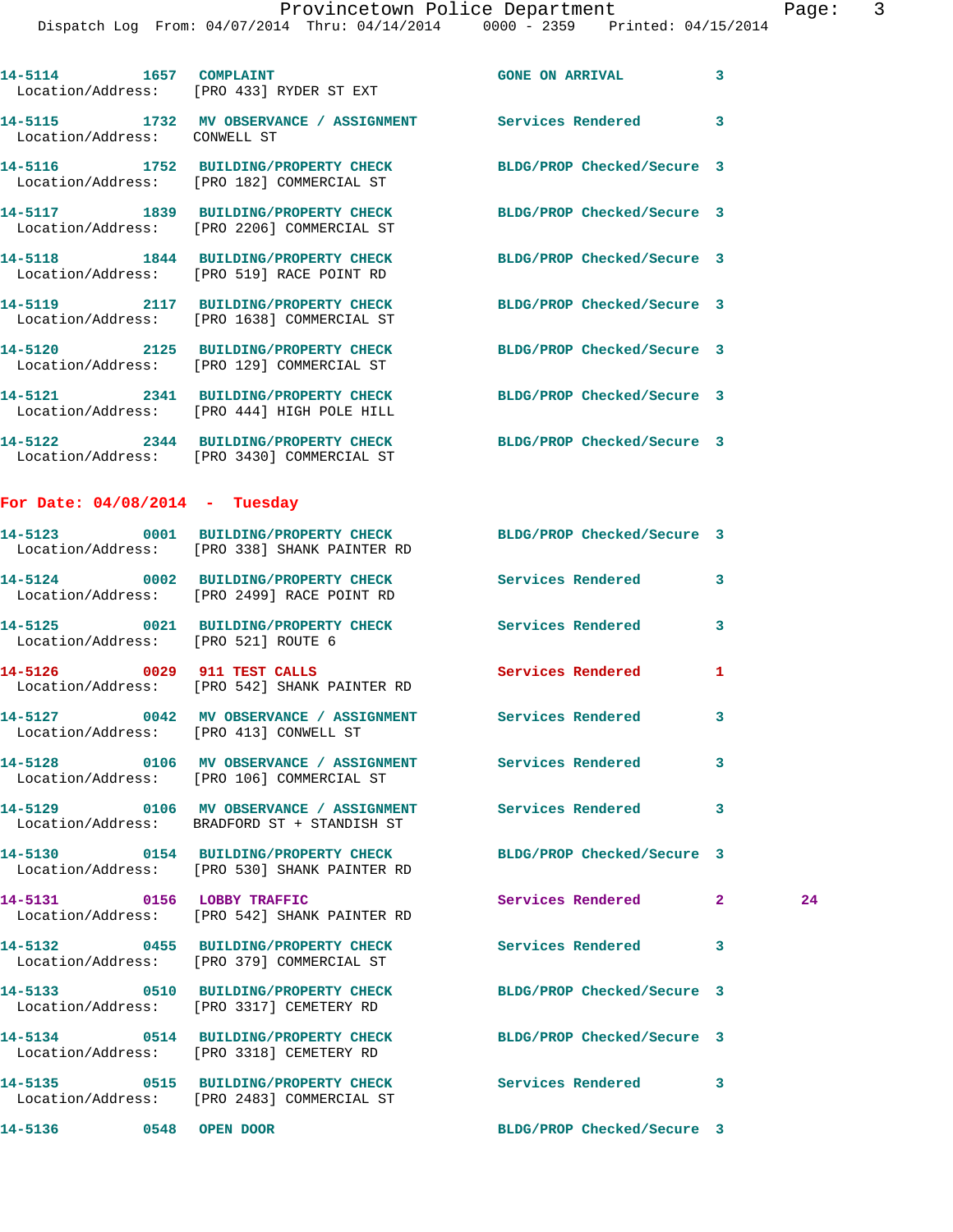|                                                               | Provincetown Police Department<br>Dispatch Log From: 04/07/2014 Thru: 04/14/2014 0000 - 2359 Printed: 04/15/2014 |                            |              |
|---------------------------------------------------------------|------------------------------------------------------------------------------------------------------------------|----------------------------|--------------|
|                                                               | Location/Address: NICKERSON ST + BRADFORD ST                                                                     |                            |              |
|                                                               | 14-5137 0600 BUILDING/PROPERTY CHECK<br>Location/Address: [PRO 2206] COMMERCIAL ST                               | BLDG/PROP Checked/Secure 3 |              |
|                                                               | 14-5138 0604 MV OBSERVANCE / ASSIGNMENT<br>Location/Address: HIGH POLE HL + BRADFORD ST                          | <b>Services Rendered</b>   | 3            |
| 14-5139 0707 ASSIST CITIZEN                                   | Location/Address: [PRO 43] BRADFORD ST                                                                           | Services Rendered          | 3            |
|                                                               | 14-5140 0757 BUILDING/PROPERTY CHECK<br>Location/Address: [PRO 3259] MACMILLAN WHARF                             | BLDG/PROP Checked/Secure 3 |              |
| 14-5141 0815 AT SCHOOL                                        | Location/Address: [PRO 569] WINSLOW ST                                                                           | No Action Required         | 3            |
| 14-5142 0912 TRAFFIC CONTROL<br>Location/Address: BRADFORD ST |                                                                                                                  | No Action Required         | 3            |
|                                                               | 14-5143 0930 FOUND LIC & CHECK BOOK<br>Location/Address: [PRO 542] SHANK PAINTER RD                              | Services Rendered          | 3            |
|                                                               | 14-5144 0932 LOST SET OF KEYS<br>Location/Address: [PRO 105] COMMERCIAL ST                                       | <b>Services Rendered</b>   | 3            |
| Location/Address: [PRO 2] ALDEN ST                            | 14-5145 0945 BUILDING/PROPERTY CHECK                                                                             | BLDG/PROP Checked/Secure 3 |              |
|                                                               | 14-5146 1000 BUILDING/PROPERTY CHECK<br>Location/Address: [PRO 447] JEROME SMITH RD                              | BLDG/PROP Checked/Secure 3 |              |
|                                                               | 14-5147 1010 MV OBSERVANCE / ASSIGNMENT<br>Location/Address: BRADFORD ST + HOWLAND ST                            | No Action Required         | 3            |
| Location/Address: CONWELL ST                                  | 14-5148 1028 MV OBSERVANCE / ASSIGNMENT Services Rendered                                                        |                            | 3            |
| 14-5149 1028 HAZARDS                                          | Location/Address: [PRO 3430] COMMERCIAL ST                                                                       | Taken/Referred to Other    | $\mathbf{2}$ |
|                                                               | 14-5150 1032 COMPLAINT-STOLEN PROPERTY 1nvestigated<br>Location/Address: [PRO 59] BRADFORD ST                    |                            | 3            |
|                                                               | 14-5151 1059 ASSIST CITIZEN<br>Location/Address: [PRO 542] SHANK PAINTER RD                                      | <b>Services Rendered</b>   | 3            |
|                                                               | 14-5152 1128 RESTRAINING ORDER<br>Location/Address: [PRO 542] SHANK PAINTER RD                                   | Services Rendered          | 2            |
|                                                               | 14-5153 1200 ASSIST AGENCY / NOTIFY B&G Taken/Referred to Other<br>Location/Address: [PRO 542] SHANK PAINTER RD  |                            | 3            |
| 14-5154 1206 ALARM - WORK                                     | Location/Address: [PRO 196] COMMERCIAL ST                                                                        | Services Rendered          | 1            |
| 14-5155 1222 COMPLAINT                                        | Location/Address: [PRO 542] SHANK PAINTER RD                                                                     | SPOKEN TO                  | 3            |
| 14-5156 1254 FOLLOW UP                                        | Location/Address: [PRO 59] BRADFORD ST                                                                           | No Action Required         | 2            |
|                                                               | 14-5158 1302 FOUND SET OF KEYS<br>Location/Address: [PRO 540] SHANK PAINTER RD                                   | No Action Required         | 3            |
|                                                               | 14-5157 1306 MV OBSERVANCE / ASSIGNMENT No Action Required<br>Location/Address: [PRO 2818] CONWELL ST            |                            | 3            |
| 14-5159 1311 MV STOP<br>Location/Address: ROUTE 6             |                                                                                                                  | <b>VERBAL WARNING</b>      | 3            |

Page: 4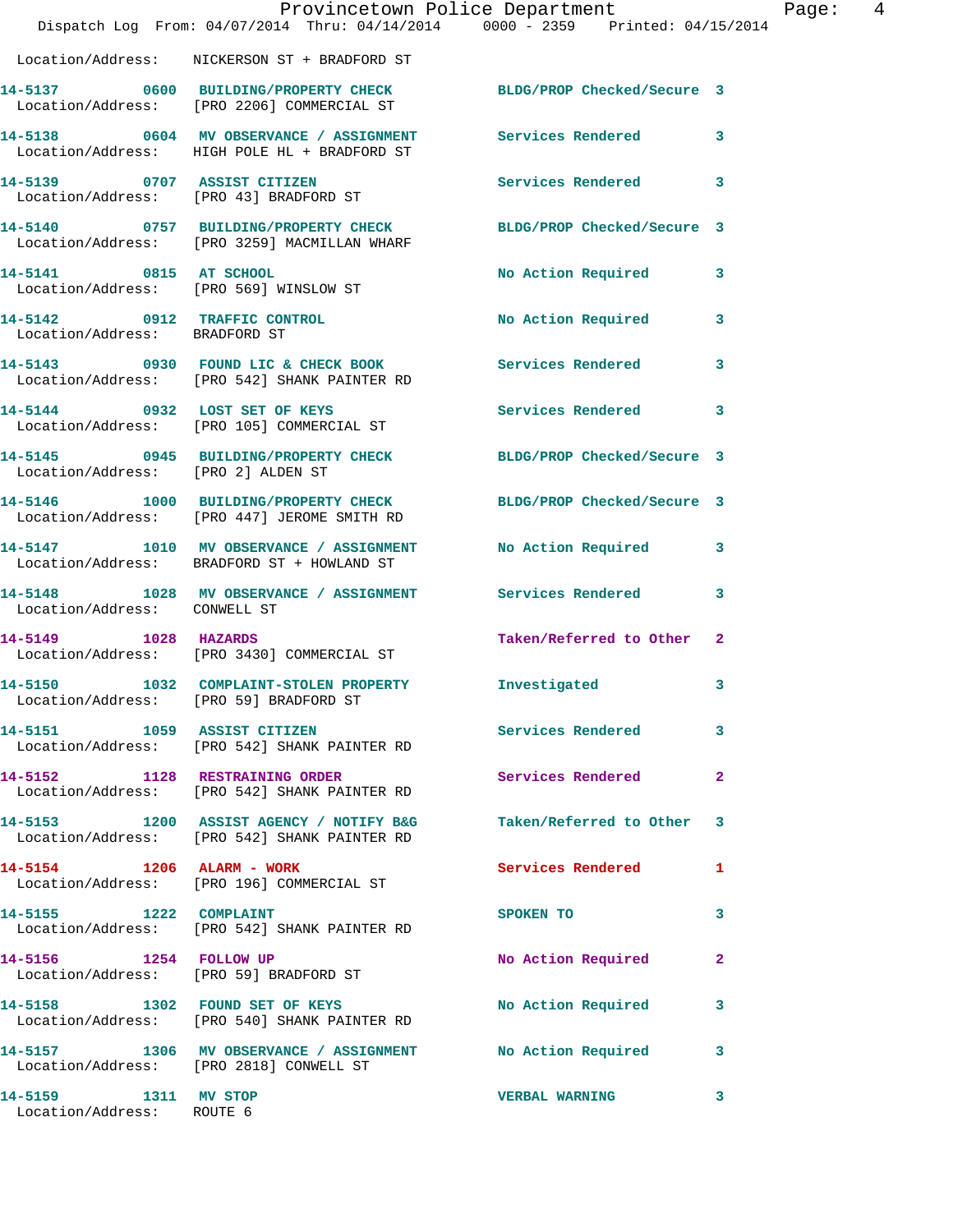|                                                                  | Provincetown Police Department<br>Dispatch Log From: 04/07/2014 Thru: 04/14/2014 0000 - 2359 Printed: 04/15/2014 |                            |                |
|------------------------------------------------------------------|------------------------------------------------------------------------------------------------------------------|----------------------------|----------------|
|                                                                  | 14-5160 1406 MEDICAL EMERGENCY<br>Location/Address: [PRO 446] HOWLAND ST                                         | Transported to Hospital 1  |                |
| 14-5161 1433 WIRES DOWN<br>Location/Address: [PRO 1766] PEARL ST |                                                                                                                  | <b>Services Rendered</b>   | $\overline{2}$ |
| 14-5162 1514 FOLLOW UP                                           | Location/Address: [PRO 1284] BRADFORD ST                                                                         | <b>Services Rendered</b>   | $\mathbf{2}$   |
|                                                                  | 14-5163 1543 MV OBSERVANCE / ASSIGNMENT Services Rendered<br>Location/Address: BRADFORD ST + HOWLAND ST          |                            | 3              |
| 14-5164 1605 MV STOP                                             | Location/Address: BRADFORD ST + BANGS ST                                                                         | <b>VERBAL WARNING</b>      | 3              |
|                                                                  | 14-5165 1614 BUILDING/PROPERTY CHECK BLDG/PROP Checked/Secure 3<br>Location/Address: [PRO 2500] COMMERCIAL ST    |                            |                |
|                                                                  | 14-5166 1619 PARK, WALK & TALK<br>Location/Address: [PRO 105] COMMERCIAL ST                                      | Services Rendered          | $\mathbf{2}$   |
| 14-5167 1633 GENERAL INFO                                        |                                                                                                                  | <b>Services Rendered</b>   | 3              |
| Location/Address: [TRU] SHORE RD                                 | 14-5168 1724 ASSIST AGENCY / MUTUAL AID GONE ON ARRIVAL                                                          |                            | 3              |
| Location/Address: CONWELL ST                                     | 14-5169 1744 MV OBSERVANCE / ASSIGNMENT Services Rendered                                                        |                            | 3              |
|                                                                  | 14-5170 1752 BUILDING/PROPERTY CHECK<br>Location/Address: [PRO 519] RACE POINT RD                                | BLDG/PROP Checked/Secure 3 |                |
| 14-5172 1831 MV COMPLAINT                                        | Location/Address: BRADFORD ST + ALLERTON ST                                                                      | <b>GONE ON ARRIVAL</b>     | $\mathbf{2}$   |
|                                                                  | 14-5173 1927 BUILDING/PROPERTY CHECK<br>Location/Address: [PRO 2898] JEROME SMITH RD                             | BLDG/PROP Checked/Secure 3 |                |
|                                                                  | 14-5175 2135 BUILDING/PROPERTY CHECK<br>Location/Address: [PRO 564] BAYBERRY AVE                                 | BLDG/PROP Checked/Secure 3 |                |
| Location/Address: [PRO 3287] ROUTE 6                             | 14-5176 2142 BUILDING/PROPERTY CHECK BLDG/PROP Checked/Secure 3                                                  |                            |                |
|                                                                  | 14-5177 2232 BUILDING/PROPERTY CHECK BLDG/PROP Checked/Secure 3<br>Location/Address: [PRO 2206] COMMERCIAL ST    |                            |                |
|                                                                  | 14-5179 2311 BUILDING/PROPERTY CHECK<br>Location/Address: [PRO 447] JEROME SMITH RD                              | BLDG/PROP Checked/Secure 3 |                |
|                                                                  | 14-5180 2318 PARK, WALK & TALK<br>Location/Address: [PRO 191] COMMERCIAL ST                                      | Services Rendered          | $\mathbf{2}$   |
|                                                                  | 14-5181 2324 BUILDING/PROPERTY CHECK<br>Location/Address: [PRO 530] SHANK PAINTER RD                             | BLDG/PROP Checked/Secure 3 |                |
| Location/Address: [PRO 1859] ROUTE 6                             | 14-5182 2326 BUILDING/PROPERTY CHECK                                                                             | <b>Services Rendered</b>   | 3              |
| Location/Address: [PRO 606] CONWELL ST                           | 14-5183 2341 MV OBSERVANCE / ASSIGNMENT Services Rendered                                                        |                            | 3              |
| 14-5184 2354 BAR CHECK                                           | Location/Address: [PRO 2737] COMMERCIAL ST                                                                       | <b>Services Rendered</b>   | 2              |
| 14-5185 2356 BAR CHECK                                           | Location/Address: [PRO 399] COMMERCIAL ST                                                                        | Services Rendered          | $\mathbf{2}$   |

**For Date: 04/09/2014 - Wednesday**

Page: 5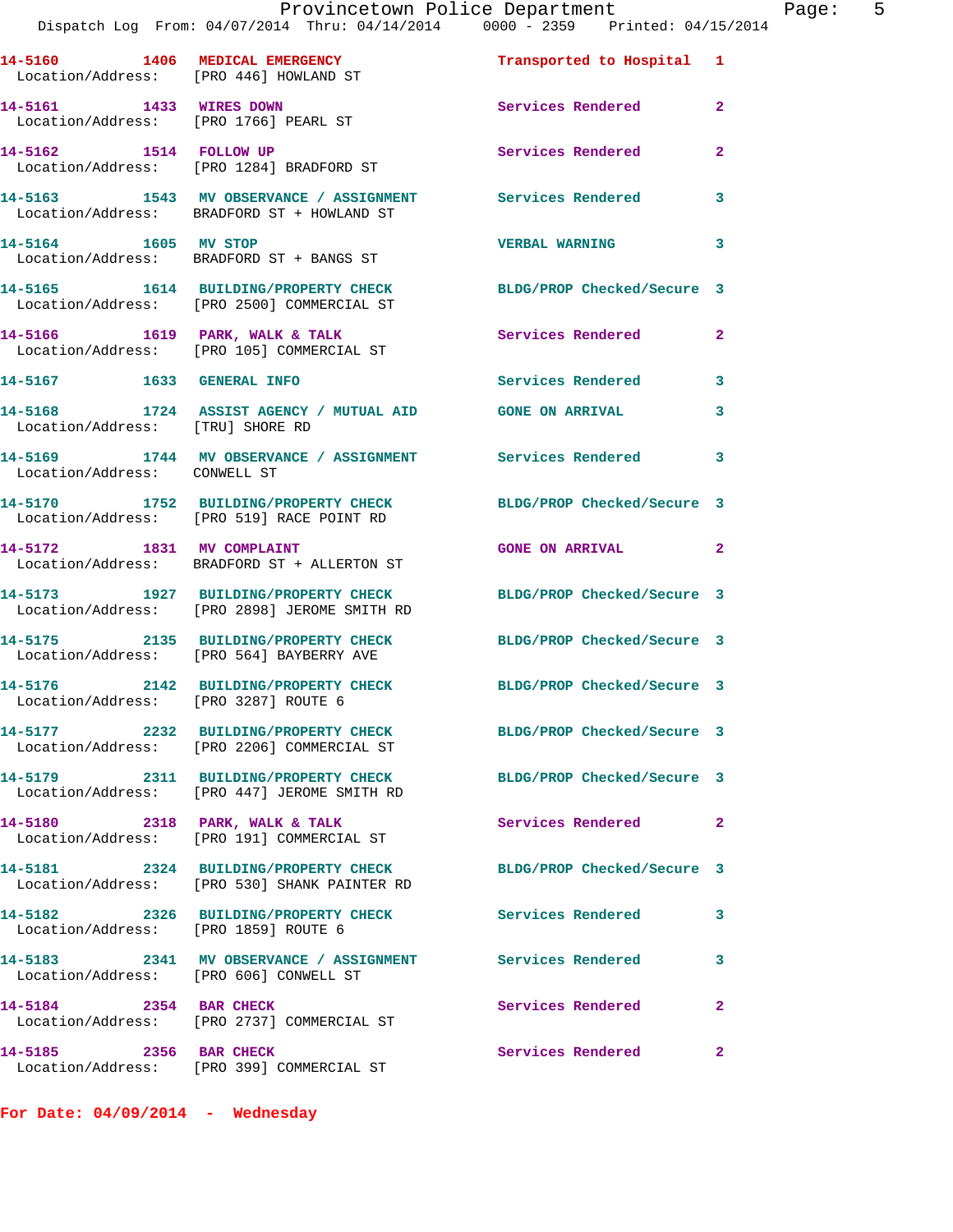|                                                                   | Provincetown Police Department<br>Dispatch Log From: 04/07/2014 Thru: 04/14/2014 0000 - 2359 Printed: 04/15/2014 |                            |              | Page: 6 |  |
|-------------------------------------------------------------------|------------------------------------------------------------------------------------------------------------------|----------------------------|--------------|---------|--|
|                                                                   | 14-5178 0000 LOBBY TRAFFIC Services Rendered 2<br>Location/Address: [PRO 542] SHANK PAINTER RD                   |                            |              | 21      |  |
|                                                                   | 14-5186 0026 BUILDING/PROPERTY CHECK BLDG/PROP Checked/Secure 3<br>Location/Address: [PRO 3609] COMMERCIAL ST    |                            |              |         |  |
|                                                                   | 14-5187 0039 BAR CHECK<br>Location/Address: [PRO 3443] COMMERCIAL ST                                             | BLDG/PROP Checked/Secure 2 |              |         |  |
|                                                                   | 14-5188 0042 MV OBSERVANCE / ASSIGNMENT No Action Required 3<br>Location/Address: [PRO 2577] BRADFORD ST         |                            |              |         |  |
|                                                                   | 14-5189 0054 BUILDING/PROPERTY CHECK Services Rendered<br>Location/Address: [PRO 3121] COMMERCIAL ST             |                            | $\mathbf{3}$ |         |  |
|                                                                   | Location/Address: BRADFORD ST + HOWLAND ST                                                                       |                            | 3            |         |  |
| Location/Address: [PRO 521] ROUTE 6                               | 14-5191 		 0144 BUILDING/PROPERTY CHECK Services Rendered 3                                                      |                            |              |         |  |
|                                                                   | 14-5192 0208 MV OBSERVANCE / ASSIGNMENT Services Rendered<br>Location/Address: [PRO 2206] COMMERCIAL ST          |                            | 3            |         |  |
|                                                                   | 14-5193 0220 BUILDING/PROPERTY CHECK BLDG/PROP Checked/Secure 3<br>Location/Address: [PRO 516] RACE POINT RD     |                            |              |         |  |
|                                                                   | 14-5194 0401 BUILDING/PROPERTY CHECK BLDG/PROP Checked/Secure 3<br>Location/Address: [PRO 379] COMMERCIAL ST     |                            |              |         |  |
|                                                                   | 14-5195 0406 BUILDING/PROPERTY CHECK BLDG/PROP Checked/Secure 3<br>Location/Address: [PRO 3256] COMMERCIAL ST    |                            |              |         |  |
|                                                                   | 14-5196 0523 BUILDING/PROPERTY CHECK Services Rendered<br>Location/Address: [PRO 526] RYDER ST EXT               |                            | $\mathbf{3}$ |         |  |
|                                                                   | 14-5197 0524 BUILDING/PROPERTY CHECK Services Rendered 3<br>Location/Address: [PRO 564] BAYBERRY AVE             |                            |              |         |  |
|                                                                   | 14-5198 0541 TTY TEST CALL<br>Location/Address: [PRO 542] SHANK PAINTER RD                                       | Services Rendered 1        |              |         |  |
| Location/Address: ROUTE 6 + SNAIL RD                              |                                                                                                                  |                            |              |         |  |
| Location/Address: SHANK PAINTER RD                                | 14-5200 0553 MV OBSERVANCE / ASSIGNMENT No Action Required                                                       |                            | 3            |         |  |
|                                                                   | 14-5201 0602 BUILDING/PROPERTY CHECK<br>Location/Address: [PRO 416] RACE POINT RD                                | BLDG/PROP Checked/Secure 3 |              |         |  |
|                                                                   | 14-5202 0612 BUILDING/PROPERTY CHECK BLDG/PROP Checked/Secure 3<br>Location/Address: [PRO 447] JEROME SMITH RD   |                            |              |         |  |
| 14-5203 0811 AT SCHOOL<br>Location/Address: [PRO 569] WINSLOW ST  |                                                                                                                  | Services Rendered 3        |              |         |  |
| 14-5204 0820 ANIMAL CALL<br>Location/Address: [PRO 778] BROWNE ST |                                                                                                                  | No Action Required         | 2            |         |  |
| 14-5205 0825 FOLLOW UP                                            | Location/Address: [PRO 59] BRADFORD ST                                                                           | Services Rendered          | $\mathbf{2}$ |         |  |
|                                                                   | 14-5206 0834 ESCORT<br>Location/Address: [PRO 396] COMMERCIAL ST                                                 | Services Rendered          | 3            |         |  |
| 14-5209 0853 TRAFFIC CONTROL                                      | Location/Address: FRANKLIN ST + BRADFORD ST                                                                      | No Action Required         | 3            |         |  |
|                                                                   | 14-5208 0855 BUILDING/PROPERTY CHECK BLDG/PROP Checked/Secure 3                                                  |                            |              |         |  |

Location/Address: [PRO 3287] ROUTE 6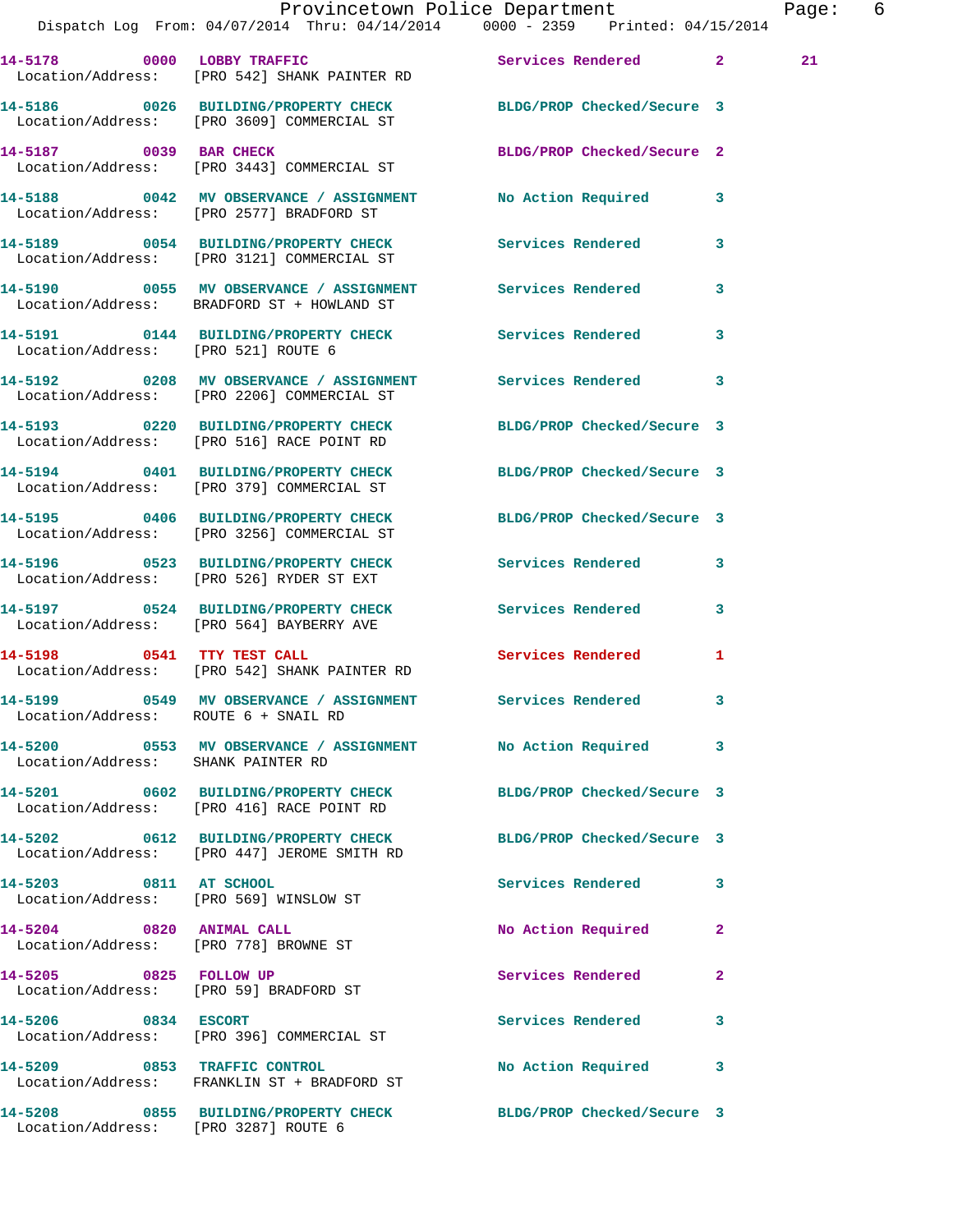## Provincetown Police Department Fage: 7

|                                                                                               | 14-5210 0912 MV OBSERVANCE / ASSIGNMENT Services Rendered 3<br>Location/Address: [PRO 2952] SHANK PAINTER RD |                            |                         |
|-----------------------------------------------------------------------------------------------|--------------------------------------------------------------------------------------------------------------|----------------------------|-------------------------|
| 14-5211 0916 MV STOP<br>Location/Address: ROUTE 6                                             |                                                                                                              | <b>VERBAL WARNING</b>      | 3                       |
|                                                                                               | 14-5212 0926 PARKING COMPLAINT / GENERAL Taken/Referred to Other 3<br>Location: EAST OF LANDS END MARINE     |                            |                         |
| 14-5213 0935 FOLLOW UP                                                                        | Location/Address: [PRO 2645] SHANK PAINTER RD                                                                | No Action Required         | $\overline{2}$          |
| 14-5215 0949 GENERAL INFO                                                                     |                                                                                                              | No Action Required         | $\overline{\mathbf{3}}$ |
| Location/Address: COMMERCIAL ST                                                               | 14-5214 0952 PARKING / GENERAL                                                                               | No Action Required         | 3                       |
|                                                                                               | 14-5216 1013 MV OBSERVANCE / ASSIGNMENT<br>Location/Address: JEROME SMITH RD + WINSLOW ST                    | No Action Required         | 3                       |
|                                                                                               | 14-5217 1020 BUILDING/PROPERTY CHECK<br>Location/Address: [PRO 2500] COMMERCIAL ST                           | BLDG/PROP Checked/Secure 3 |                         |
|                                                                                               | $14-5218$ 1024 PARK, WALK & TALK<br>Location/Address: [PRO 526] RYDER ST EXT                                 | No Action Required 2       |                         |
|                                                                                               | 14-5219 1052 MEDICAL EMERGENCY<br>Location/Address: [PRO 3222] ALDEN ST                                      | Transported to Hospital 1  |                         |
|                                                                                               | 14-5221 1141 BUILDING/PROPERTY CHECK<br>Location/Address: [PRO 447] JEROME SMITH RD                          | BLDG/PROP Checked/Secure 3 |                         |
|                                                                                               | 14-5222 1143 BUILDING/PROPERTY CHECK<br>Location/Address: [PRO 3317] CEMETERY RD                             | BLDG/PROP Checked/Secure 3 |                         |
|                                                                                               | 14-5223 1143 DOMESTIC COMPLAINT<br>Location/Address: [PRO 542] SHANK PAINTER RD                              | SPOKEN TO                  | $\mathbf{1}$            |
| Location/Address: CONWELL ST                                                                  | 14-5224 1153 MV OBSERVANCE / ASSIGNMENT Services Rendered 3                                                  |                            |                         |
|                                                                                               | 14-5225 1245 LOST LICENSE<br>Location/Address: [PRO 542] SHANK PAINTER RD                                    | No Action Required 3       |                         |
|                                                                                               | 14-5226 1330 MEDICAL EMERGENCY<br>Location/Address: [PRO 350] COMMERCIAL ST                                  | Transported to Hospital 1  |                         |
|                                                                                               | 14-5227 1339 BUILDING/PROPERTY CHECK<br>Location/Address: [PRO 3163] WINTHROP ST                             | BLDG/PROP Checked/Secure 3 |                         |
|                                                                                               | 14-5229 1358 PARK, WALK & TALK<br>Location/Address: [PRO 2222] COMMERCIAL ST                                 | Services Rendered          | $\mathbf{2}$            |
|                                                                                               | 14-5230 1410 BUILDING/PROPERTY CHECK<br>Location/Address: [PRO 3318] CEMETERY RD                             | BLDG/PROP Checked/Secure 3 |                         |
| 14-5231 1422 MV COMPLAINT                                                                     | Location/Address: [PRO 542] SHANK PAINTER RD                                                                 | Services Rendered 2        |                         |
|                                                                                               | 14-5232 1429 BUILDING/PROPERTY CHECK<br>Location/Address: [PRO 1638] COMMERCIAL ST                           | BLDG/PROP Checked/Secure 3 |                         |
| Location/Address: [PRO 571] ALDEN ST                                                          | 14-5233 1448 BUILDING/PROPERTY CHECK                                                                         | BLDG/PROP Checked/Secure 3 |                         |
| 14-5234 1507 MV VS BUILDING<br>Location/Address: COMMERCIAL ST<br>Refer To Accident: 14-10-AC |                                                                                                              | <b>Services Rendered</b> 1 |                         |
|                                                                                               | 14-5235 1553 BUILDING/PROPERTY CHECK BLDG/PROP Checked/Secure 3                                              |                            |                         |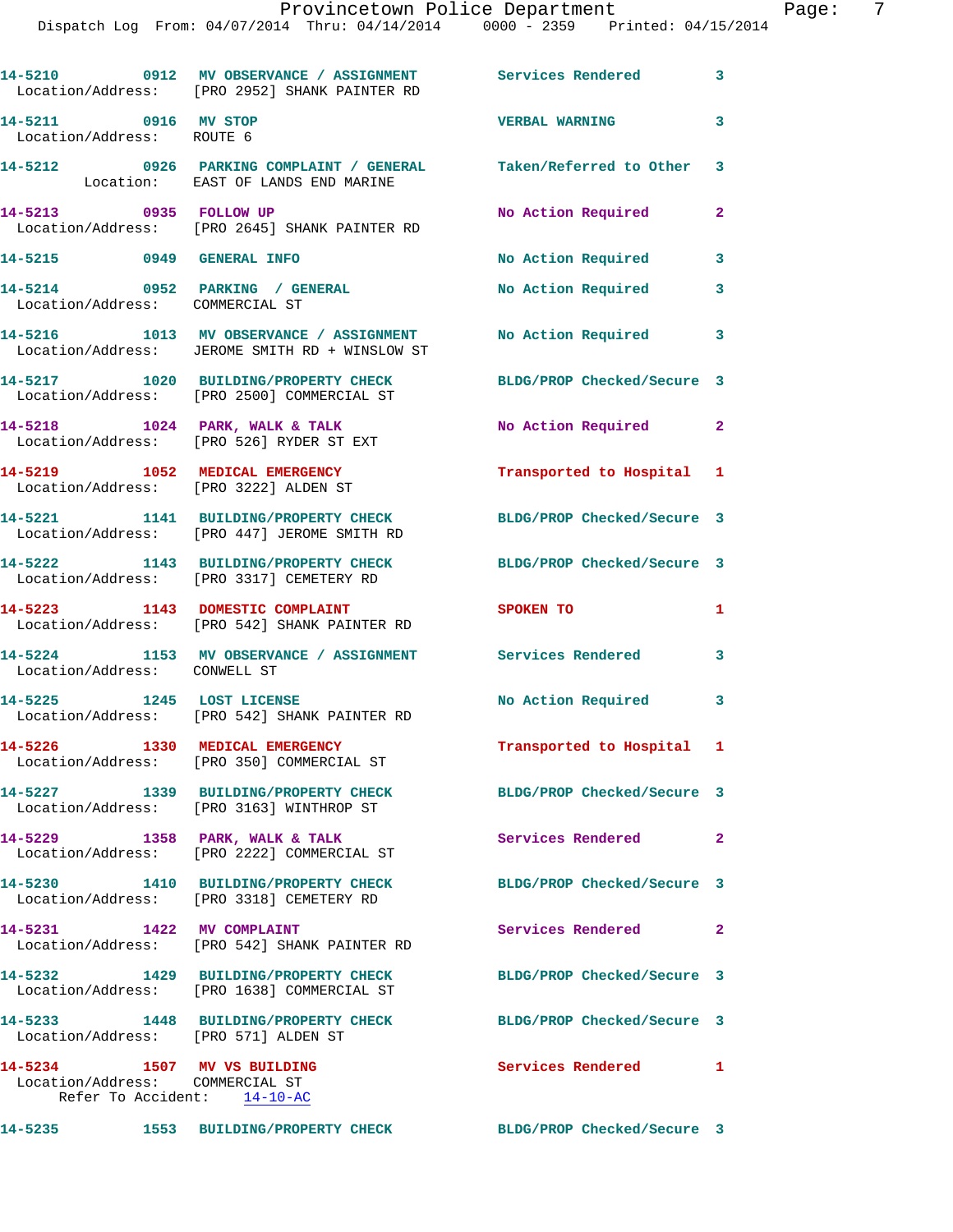|                                      | Dispatch Log From: 04/07/2014 Thru: 04/14/2014 0000 - 2359 Printed: 04/15/2014                                      | Provincetown Police Department | Page: 8                 |  |
|--------------------------------------|---------------------------------------------------------------------------------------------------------------------|--------------------------------|-------------------------|--|
|                                      | Location/Address: [PRO 3318] CEMETERY RD                                                                            |                                |                         |  |
|                                      | 14-5236 1624 DISTURBANCE<br>Location/Address: [PRO 204] COMMERCIAL ST                                               | SPOKEN TO                      | $\mathbf{1}$            |  |
| Location/Address: CONWELL ST         | 14-5237 1658 MV OBSERVANCE / ASSIGNMENT Services Rendered                                                           |                                | $\overline{\mathbf{3}}$ |  |
|                                      | 14-5238 1754 PARKING COMPLAINT / GENERAL Citation/Warning Issued 3<br>Location/Address: [PRO 3670] SHANK PAINTER RD |                                |                         |  |
|                                      | 14-5239 1946 BUILDING/PROPERTY CHECK<br>Location/Address: [PRO 519] RACE POINT RD                                   | BLDG/PROP Checked/Secure 3     |                         |  |
|                                      | 14-5240 1955 209A VIOLATION COMPLAINT Unfounded<br>Location/Address: [PRO 1275] ANTHONY ST                          |                                | 3                       |  |
|                                      | 14-5241 2026 BUILDING/PROPERTY CHECK<br>Location/Address: [PRO 16] MAYFLOWER AVE                                    | BLDG/PROP Checked/Secure 3     |                         |  |
|                                      | 14-5242 2101 BUILDING/PROPERTY CHECK<br>Location/Address: [PRO 2206] COMMERCIAL ST                                  | BLDG/PROP Checked/Secure 3     |                         |  |
|                                      | 14-5243 2119 BUILDING/PROPERTY CHECK<br>Location/Address: [PRO 3259] MACMILLAN WHARF                                | BLDG/PROP Checked/Secure 3     |                         |  |
| Location/Address: [PRO 3287] ROUTE 6 | 14-5244 2221 BUILDING/PROPERTY CHECK BLDG/PROP Checked/Secure 3                                                     |                                |                         |  |
|                                      | 14-5245 2318 BUILDING/PROPERTY CHECK<br>Location/Address: [PRO 530] SHANK PAINTER RD                                | BLDG/PROP Checked/Secure 3     |                         |  |
|                                      | 14-5246 2322 BUILDING/PROPERTY CHECK BLDG/PROP Checked/Secure 3<br>Location/Address: [PRO 1778] SHANK PAINTER RD    |                                |                         |  |
|                                      | 14-5247 2339 BUILDING/PROPERTY CHECK<br>Location/Address: [PRO 2977] COMMERCIAL ST                                  | Services Rendered 3            |                         |  |
|                                      | 14-5248 2348 BUILDING/PROPERTY CHECK<br>Location/Address: [PRO 2194] COMMERCIAL ST                                  | BLDG/PROP Checked/Secure 3     |                         |  |
|                                      | 14-5249 2350 BUILDING/PROPERTY CHECK<br>Location/Address: [PRO 2483] COMMERCIAL ST                                  | Services Rendered 3            |                         |  |

## **For Date: 04/10/2014 - Thursday**

|                                        | Location/Address: [PRO 175] COMMERCIAL ST                                                       | BLDG/PROP Checked/Secure 3 |              |
|----------------------------------------|-------------------------------------------------------------------------------------------------|----------------------------|--------------|
|                                        | 14-5251 0017 BUILDING/PROPERTY CHECK<br>Location/Address: [PRO 106] COMMERCIAL ST               | Services Rendered          | $\mathbf{3}$ |
|                                        | 14-5252 0021 BUILDING/PROPERTY CHECK<br>Location/Address: [PRO 306] COMMERCIAL ST               | BLDG/PROP Checked/Secure 3 |              |
| Location/Address: [PRO 94] BRADFORD ST | 14-5253                0030     MV OBSERVANCE  /  ASSIGNMENT                  Services Rendered |                            | 3            |
|                                        | Location/Address: BRADFORD ST + HOWLAND ST                                                      | <b>Services Rendered</b>   | 3            |
|                                        | 14-5255 0043 BUILDING/PROPERTY CHECK<br>Location/Address: [PRO 3256] COMMERCIAL ST              | BLDG/PROP Checked/Secure 3 |              |
|                                        | Location/Address: [PRO 2489] BRADFORD ST                                                        |                            | 3            |
| Location/Address:                      | 14-5258 0111 MV OBSERVANCE / ASSIGNMENT<br>[PRO 3430] COMMERCIAL ST                             | <b>Services Rendered</b>   | 3            |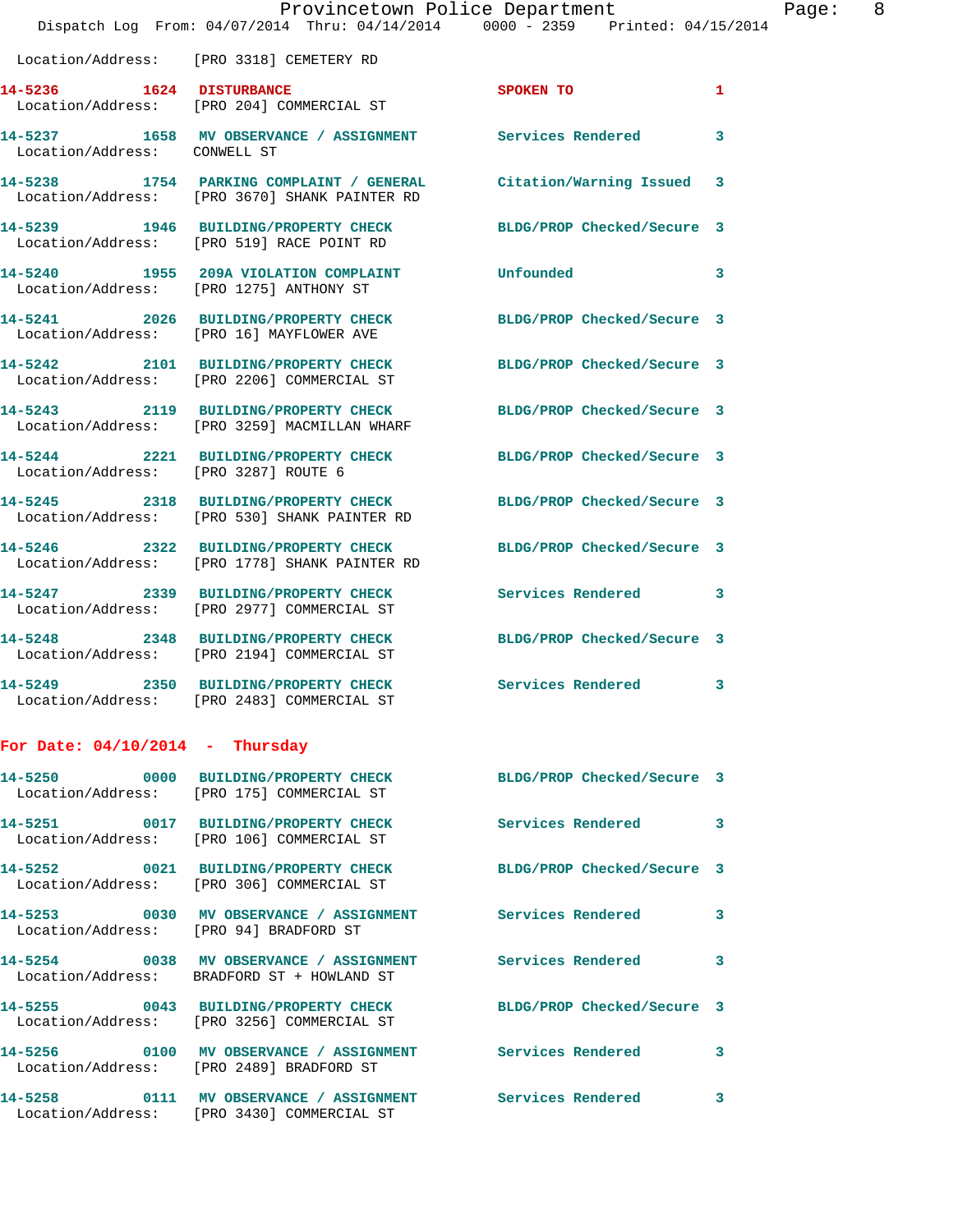|                                                            | Dispatch Log From: 04/07/2014 Thru: 04/14/2014 0000 - 2359 Printed: 04/15/2014                                  | Provincetown Police Department |              | Page: 9 |  |
|------------------------------------------------------------|-----------------------------------------------------------------------------------------------------------------|--------------------------------|--------------|---------|--|
|                                                            | 14-5259 0137 BUILDING/PROPERTY CHECK BLDG/PROP Checked/Secure 3<br>Location/Address: [PRO 182] COMMERCIAL ST    |                                |              |         |  |
|                                                            | 14-5260 0146 MV OBSERVANCE / ASSIGNMENT No Action Required 3<br>Location/Address: [PRO 2577] BRADFORD ST        |                                |              |         |  |
|                                                            | 14-5261 0157 BUILDING/PROPERTY CHECK BLDG/PROP Checked/Secure 3<br>Location/Address: [PRO 516] RACE POINT RD    |                                |              |         |  |
| Refer To Arrest: 14-36-AR                                  | 14-5262 0235 ASSAULT/RESCUE<br>Location/Address: [PRO 542] SHANK PAINTER RD                                     | Arrest(s) Made 1               |              |         |  |
|                                                            | 14-5263 0235 BUILDING/PROPERTY CHECK BLDG/PROP Checked/Secure 3<br>Location/Address: [PRO 1646] WINSLOW ST      |                                |              |         |  |
|                                                            | 14-5264 0238 LOBBY TRAFFIC<br>Location/Address: [PRO 542] SHANK PAINTER RD                                      | Services Rendered 2            |              | 24      |  |
|                                                            | 14-5265 0242 BUILDING/PROPERTY CHECK BLDG/PROP Checked/Secure 3<br>Location/Address: [PRO 525] COMMERCIAL ST    |                                |              |         |  |
|                                                            | 14-5266 0416 MEDICAL EMERGENCY<br>Location/Address: [PRO 542] SHANK PAINTER RD                                  | Transported to Hospital 1      |              |         |  |
|                                                            | 14-5268 0434 BUILDING/PROPERTY CHECK Services Rendered 3<br>Location/Address: [PRO 3259] MACMILLAN WHARF        |                                |              |         |  |
|                                                            | 14-5269 0504 BUILDING/PROPERTY CHECK BLDG/PROP Checked/Secure 3<br>Location/Address: [PRO 1989] COMMERCIAL ST   |                                |              |         |  |
|                                                            | 14-5270 0510 BUILDING/PROPERTY CHECK BLDG/PROP Checked/Secure 3<br>Location/Address: [PRO 1780] JOHNSON ST      |                                |              |         |  |
|                                                            | 14-5271 0516 BUILDING/PROPERTY CHECK BLDG/PROP Checked/Secure 3<br>Location/Address: [PRO 545] SHANK PAINTER RD |                                |              |         |  |
|                                                            | $14-5272$ 0519 PARK, WALK & TALK<br>Location/Address: [PRO 539] SHANK PAINTER RD                                | Services Rendered              | $\mathbf{2}$ |         |  |
|                                                            | 14-5273 0523 MV OBSERVANCE / ASSIGNMENT Services Rendered 3<br>Location/Address: [PRO 2818] CONWELL ST          |                                |              |         |  |
| Location/Address: RACE POINT RD                            | 14-5274 0532 MV STOP/VERBAL 90/17 VERBAL WARNING 3                                                              |                                |              |         |  |
| Location/Address: ROUTE 6 + HOWLAND ST                     | 14-5275 0535 MV OBSERVANCE / ASSIGNMENT Services Rendered 3                                                     |                                |              |         |  |
| 14-5276 0734 DEAD POSSUM                                   | Location/Address: BRADFORD ST + WINTHROP ST                                                                     | Services Rendered 3            |              |         |  |
| Location/Address: [PRO 3287] ROUTE 6                       | 14-5277 0754 BUILDING/PROPERTY CHECK BLDG/PROP Checked/Secure 3                                                 |                                |              |         |  |
|                                                            | 14-5278 0802 PARKING COMPLAINT / GENERAL Services Rendered 3<br>Location/Address: [PRO 1542] COMMERCIAL ST      |                                |              |         |  |
|                                                            |                                                                                                                 | <b>Services Rendered</b>       | $\mathbf{2}$ |         |  |
|                                                            | 14-5280 0813 NOISE COMPLAINT<br>Location/Address: [PRO 57] BRADFORD ST                                          | No Action Required 3           |              |         |  |
| 14-5281 0827 ASSIST CITIZEN<br>Location/Address: BROWNE ST |                                                                                                                 | No Action Required 3           |              |         |  |
| Location/Address: [PRO 16] BRADFORD ST                     | 14-5282 0917 BUILDING/PROPERTY CHECK BLDG/PROP Checked/Secure 3                                                 |                                |              |         |  |
| 14-5283 0926 ALARM - FIRE                                  |                                                                                                                 | False Alarm 1                  |              |         |  |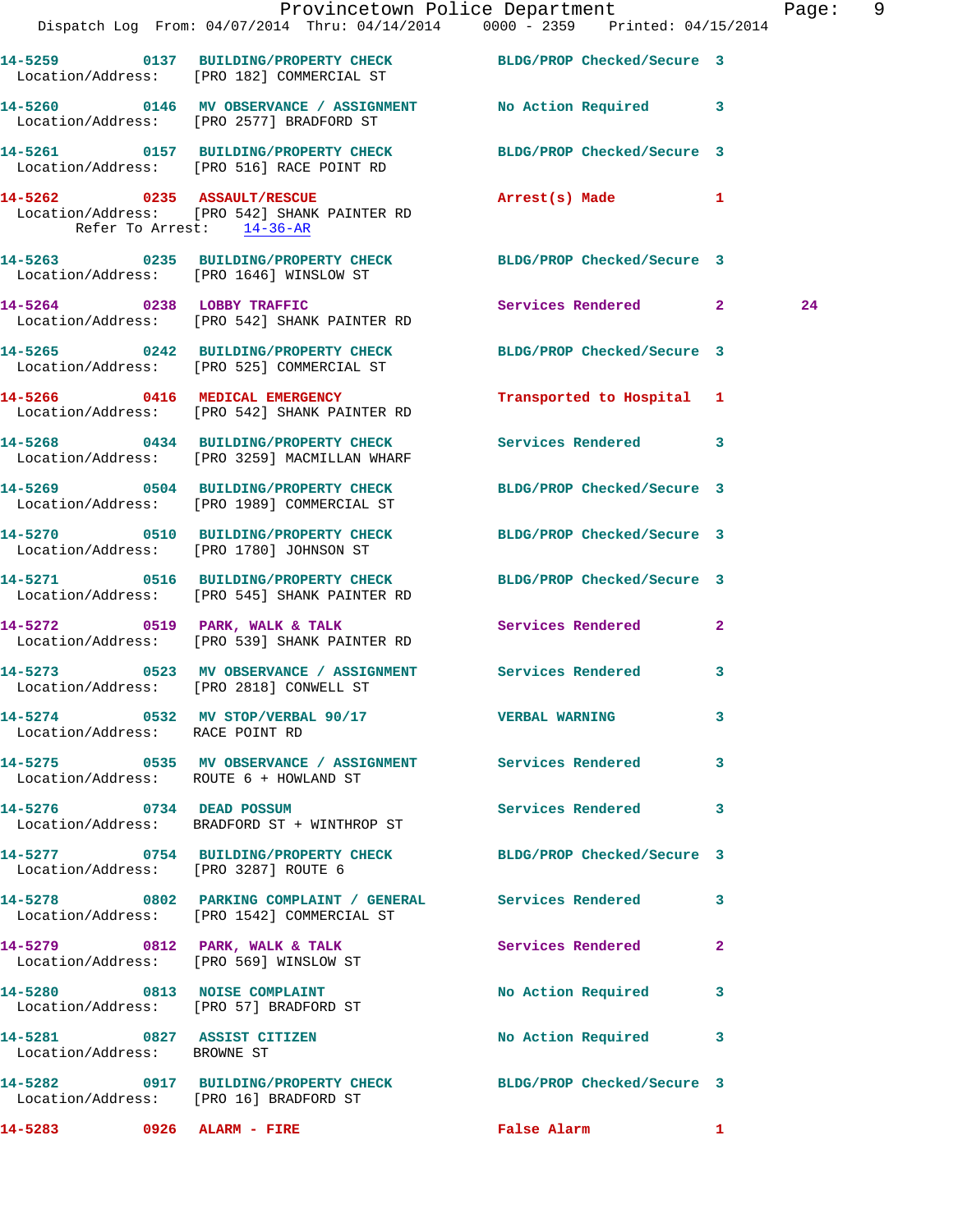|                                 | Dispatch Log From: 04/07/2014 Thru: 04/14/2014 0000 - 2359 Printed: 04/15/2014                               | Provincetown Police Department Page: 10 |              |  |
|---------------------------------|--------------------------------------------------------------------------------------------------------------|-----------------------------------------|--------------|--|
|                                 | Location/Address: [PRO 3201] MONTELLO ST                                                                     |                                         |              |  |
|                                 | 14-5284 0940 BUILDING/PROPERTY CHECK BLDG/PROP Checked/Secure 3<br>Location/Address: [PRO 571] ALDEN ST      |                                         |              |  |
|                                 | 14-5285 1001 MV HIT & RUN<br>Location/Address: [PRO 3908] COMMERCIAL ST                                      | <b>VERBAL WARNING</b>                   | $\mathbf{2}$ |  |
| 14-5286 1023 MV STOP            | Location/Address: FRANKLIN ST + COMMERCIAL ST                                                                | Taken/Referred to Other 3               |              |  |
|                                 | 14-5287 1030 ASSIST CITIZEN<br>Location/Address: [PRO 588] SHANK PAINTER RD                                  | Services Rendered                       | 3            |  |
| 14-5288 1053 911 GENERAL        | Location/Address: [PRO 182] COMMERCIAL ST                                                                    | <b>Services Rendered</b>                | 1            |  |
|                                 |                                                                                                              | No Action Required                      | $\mathbf{2}$ |  |
|                                 | 14-5290 1130 FOLLOW UP<br>Location/Address: [PRO 3908] COMMERCIAL ST                                         | No Action Required                      | $\mathbf{2}$ |  |
|                                 | 14-5291 1200 FOUND LICENSE<br>Location/Address: [PRO 542] SHANK PAINTER RD                                   | No Action Required 3                    |              |  |
|                                 | 14-5293 1240 COMPLAINT<br>Location/Address: [PRO 3296] SHANK PAINTER RD                                      | No Action Required                      | 3            |  |
| Location/Address: BRADFORD ST   | 14-5294 1245 TRAFFIC CONTROL                                                                                 | Services Rendered 3                     |              |  |
|                                 | 14-5295 1248 ASSIST AGENCY / O.D.C No Action Required<br>Location/Address: [PRO 542] SHANK PAINTER RD        |                                         | 3            |  |
|                                 | 14-5296 1255 MV OBSERVANCE / ASSIGNMENT Services Rendered 3<br>Location/Address: [PRO 3138] CONWELL ST       |                                         |              |  |
|                                 | 14-5297 1326 ALARM - GENERAL<br>Location/Address: [PRO 193] COMMERCIAL ST                                    | No Action Required                      | 1            |  |
| 14-5298                         | 1330 MEDICAL EMERGENCY<br>Location/Address: [PRO 1493] UPPER MILLER HILL RD                                  | Transported to Hospital 1               |              |  |
|                                 | 14-5299 1337 SERVE HARASSMENT ORDER Could Not Locate<br>Location/Address: [PRO 1119] WAREHAM ST              |                                         | $\mathbf{2}$ |  |
|                                 | 14-5300 1345 ASSIST AGENCY / TRURO PD Services Rendered<br>Location/Address: [TRU] GREAT HOLLOW RD + ROUTE 6 |                                         | $\mathbf{3}$ |  |
| 14-5302 1406 209A VIOLATION     | Location/Address: [PRO 105] COMMERCIAL ST<br>Refer To Arrest: 14-37-AR                                       | Arrest(s) Made                          | 3            |  |
| Location/Address: BLUEBERRY AVE | 14-5303 1448 ASSIST AGENCY / DPW No Action Required 3                                                        |                                         |              |  |
| Location/Address: BAYBERRY AVE  | 14-5304 1618 911 GENERAL                                                                                     | <b>Services Rendered</b>                | 1            |  |
|                                 | 14-5305 1631 MEDICAL EMERGENCY Services Rendered 1<br>Location/Address: [PRO 542] SHANK PAINTER RD           |                                         |              |  |
|                                 | 14-5307 1758 BUILDING/PROPERTY CHECK BLDG/PROP Checked/Secure 3<br>Location/Address: [PRO 564] BAYBERRY AVE  |                                         |              |  |
|                                 | 14-5308 1805 PARKING COMPLAINT / GENERAL Services Rendered 3<br>Location/Address: [PRO 2007] COMMERCIAL ST   |                                         |              |  |
|                                 | 14-5309 1805 MEDICAL EMERGENCY<br>Location/Address: [PRO 542] SHANK PAINTER RD                               | PATIENT REFUSAL                         | 1            |  |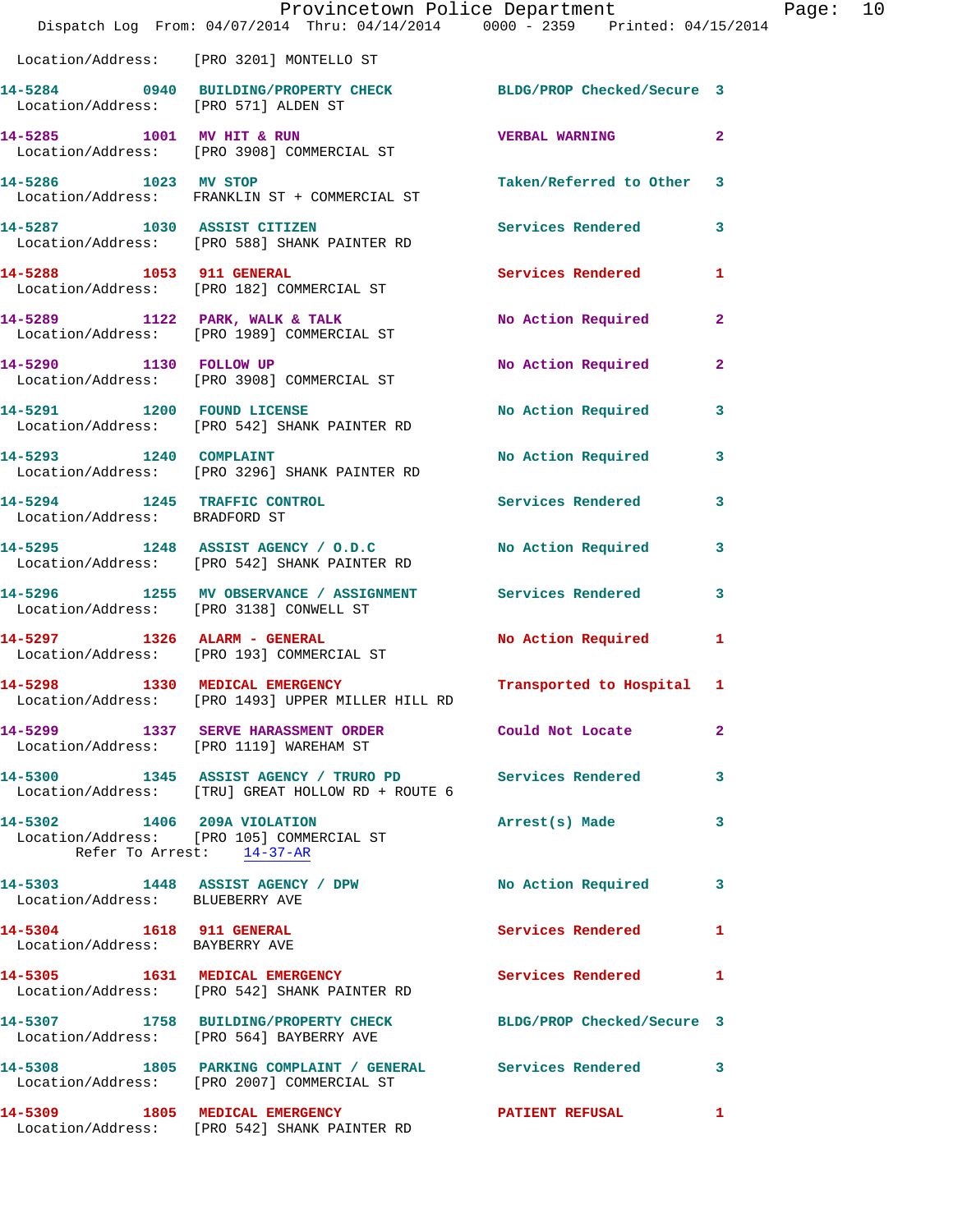|                                 |                                                                                           | Dispatch Log From: 04/07/2014 Thru: 04/14/2014 0000 - 2359 Printed: 04/15/2014 |                            |
|---------------------------------|-------------------------------------------------------------------------------------------|--------------------------------------------------------------------------------|----------------------------|
|                                 | 14-5311 1855 ANIMAL CALL<br>Location/Address: AUNT SUKEYS WAY                             | <b>GONE ON ARRIVAL</b>                                                         | $\overline{2}$             |
| Location/Address: CONWELL ST    |                                                                                           | 14-5312 1900 MV OBSERVANCE / ASSIGNMENT Services Rendered                      | 3                          |
| 14-5313 1934 MV STOP            | Location/Address: MONTELLO ST + BRADFORD ST                                               | <b>VERBAL WARNING</b>                                                          | 3                          |
|                                 | 14-5314 1955 BUILDING/PROPERTY CHECK<br>Location/Address: [PRO 2206] COMMERCIAL ST        |                                                                                | BLDG/PROP Checked/Secure 3 |
| Location/Address: COMMERCIAL ST |                                                                                           | 14-5315 2035 ASSIST AGENCY / WATER DEPT Taken/Referred to Other 3              |                            |
|                                 | Location/Address: [PRO 16] MAYFLOWER AVE                                                  | 14-5316 2050 BUILDING/PROPERTY CHECK BLDG/PROP Checked/Secure 3                |                            |
|                                 | Location/Address: [PRO 175] COMMERCIAL ST                                                 | 14-5317 2122 BUILDING/PROPERTY CHECK BLDG/PROP Checked/Secure 3                |                            |
|                                 | 14-5318 2132 BUILDING/PROPERTY CHECK<br>Location/Address: [PRO 306] COMMERCIAL ST         | BLDG/PROP Checked/Secure 3                                                     |                            |
|                                 | 14-5319 2208 NOISE COMPLAINT<br>Location/Address: [PRO 964] KIMBERLY LN                   |                                                                                | No Action Required<br>3    |
|                                 | 14-5320 2217 BUILDING/PROPERTY CHECK<br>Location/Address: [PRO 545] SHANK PAINTER RD      |                                                                                | BLDG/PROP Checked/Secure 3 |
|                                 | 14-5321 2330 BUILDING/PROPERTY CHECK<br>Location/Address: [PRO 306] COMMERCIAL ST         |                                                                                | BLDG/PROP Checked/Secure 3 |
|                                 | Location/Address: [PRO 1638] COMMERCIAL ST                                                | 14-5322 2351 BUILDING/PROPERTY CHECK BLDG/PROP Checked/Secure 3                |                            |
| For Date: $04/11/2014$ - Friday |                                                                                           |                                                                                |                            |
|                                 | Location/Address: [PRO 545] SHANK PAINTER RD                                              | 14-5323 0000 BUILDING/PROPERTY CHECK BLDG/PROP Checked/Secure 3                |                            |
|                                 | 14-5324 0014 MV OBSERVANCE / ASSIGNMENT<br>Location/Address: BRADFORD ST + HIGH POLE HILL |                                                                                | <b>Services Rendered</b>   |
|                                 | Location/Address: BRADFORD ST + HOWLAND ST                                                | 14-5325 0027 MV OBSERVANCE / ASSIGNMENT Services Rendered                      | 3                          |
|                                 | 14-5326 0142 BUILDING/PROPERTY CHECK<br>Location/Address: [PRO 3430] COMMERCIAL ST        | <b>Services Rendered</b>                                                       | 3                          |
| Location/Address: CONWELL ST    |                                                                                           | 14-5327 0153 MV OBSERVANCE / ASSIGNMENT Services Rendered                      | 3                          |
|                                 | Location/Address: [PRO 519] RACE POINT RD                                                 | 14-5328 0200 BUILDING/PROPERTY CHECK BLDG/PROP Checked/Secure 3                |                            |
|                                 | Location/Address: [PRO 447] JEROME SMITH RD                                               | 14-5329 0214 BUILDING/PROPERTY CHECK BLDG/PROP Checked/Secure 3                |                            |
|                                 | Location/Address: [PRO 2206] COMMERCIAL ST                                                | 14-5330 0302 BUILDING/PROPERTY CHECK Services Rendered                         | 3                          |
|                                 | 14-5331 0341 BUILDING/PROPERTY CHECK<br>Location/Address: [PRO 526] RYDER ST EXT          | <b>Services Rendered</b>                                                       | 3                          |
|                                 | 14-5332 0440 BUILDING/PROPERTY CHECK<br>Location/Address: [PRO 444] HIGH POLE HILL        |                                                                                | BLDG/PROP Checked/Secure 3 |
|                                 | 14-5333 0510 BUILDING/PROPERTY CHECK                                                      | BLDG/PROP Checked/Secure 3                                                     |                            |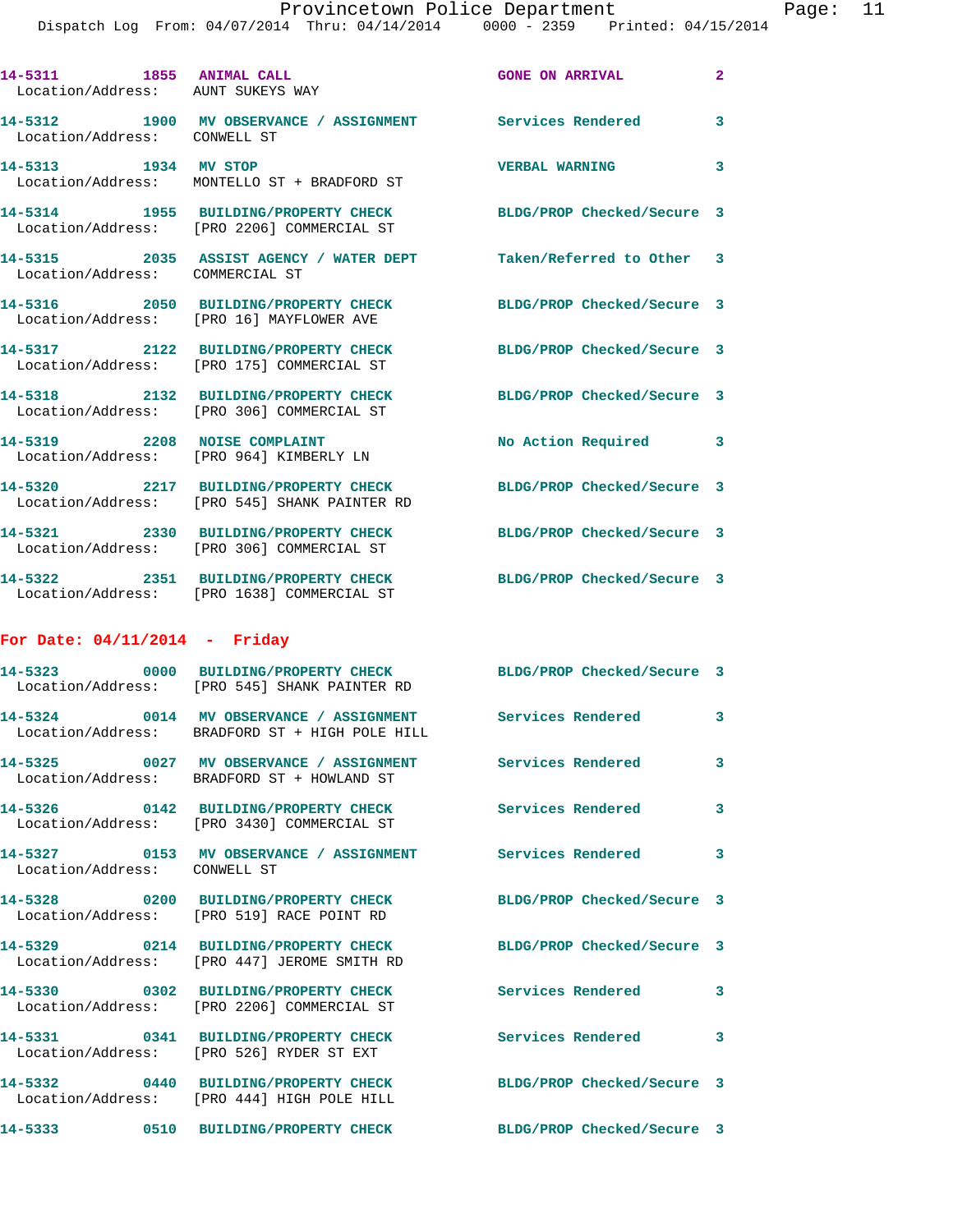|                                        | Dispatch Log From: 04/07/2014 Thru: 04/14/2014 0000 - 2359 Printed: 04/15/2014                                 | Provincetown Police Department |                | Page: 12 |  |
|----------------------------------------|----------------------------------------------------------------------------------------------------------------|--------------------------------|----------------|----------|--|
|                                        | Location/Address: [PRO 1778] SHANK PAINTER RD                                                                  |                                |                |          |  |
|                                        | 14-5334 0512 BUILDING/PROPERTY CHECK BLDG/PROP Checked/Secure 3<br>Location/Address: [PRO 2206] COMMERCIAL ST  |                                |                |          |  |
| Location/Address: [PRO 2520] PRINCE ST | 14-5335 0604 BUILDING/PROPERTY CHECK Services Rendered 3                                                       |                                |                |          |  |
|                                        | 14-5336 0624 LOBBY TRAFFIC<br>Location/Address: [PRO 542] SHANK PAINTER RD                                     | Services Rendered 2            |                | 27       |  |
|                                        | 14-5337 0732 BUILDING/PROPERTY CHECK BLDG/PROP Checked/Secure 3<br>Location/Address: [PRO 447] JEROME SMITH RD |                                |                |          |  |
|                                        | 14-5338 0804 BURGLAR ALARM<br>Location/Address: [PRO 208] COMMERCIAL ST                                        | BLDG/PROP Checked/Secure 1     |                |          |  |
|                                        | 14-5339 0808 PRISONER TRANSPORT<br>Location/Address: [PRO 542] SHANK PAINTER RD                                | Taken/Referred to Other 3      |                |          |  |
|                                        | 14-5340 0811 NOISE COMPLAINT<br>Location/Address: [PRO 564] BAYBERRY AVE                                       | Taken/Referred to Other 3      |                |          |  |
| Location/Address: [PRO 3287] ROUTE 6   | 14-5341 0812 BUILDING/PROPERTY CHECK BLDG/PROP Checked/Secure 3                                                |                                |                |          |  |
|                                        | 14-5342 0820 AT SCHOOL<br>Location/Address: [PRO 569] WINSLOW ST                                               | Services Rendered 3            |                |          |  |
|                                        | 14-5343 0827 911 TTY TEST CALL<br>Location/Address: [PRO 542] SHANK PAINTER RD                                 | Services Rendered 1            |                |          |  |
|                                        | 14-5344 0840 EXPIRED DRIVER'S LICENSE<br>Location/Address: [PRO 588] SHANK PAINTER RD                          | Services Rendered              | $\mathbf{2}$   |          |  |
| Location: ROUTE 6 I/B                  | 14-5345 0858 MV OBSERVANCE / ASSIGNMENT Services Rendered 3                                                    |                                |                |          |  |
| Location/Address: [PRO 2479] ROUTE 6   | 14-5346 0910 MV STOP                                                                                           | <b>VERBAL WARNING</b>          | 3              |          |  |
| Location/Address: [PRO 571] ALDEN ST   | 14-5347 0924 BUILDING/PROPERTY CHECK BLDG/PROP Checked/Secure 3                                                |                                |                |          |  |
|                                        | 14-5348 1009 DELIVERY TRUCK COMPLAINT Services Rendered<br>Location/Address: [PRO 2277] BRADFORD ST            |                                | $\mathbf{2}$   |          |  |
|                                        | 14-5349 1036 PARKED TRUCK COMPLAINT<br>Location/Address: WINTHROP ST + BRADFORD ST                             | <b>Services Rendered 22</b>    |                |          |  |
| Location/Address: BRADFORD ST          | 14-5350 1118 BUILDING/PROPERTY CHECK BLDG/PROP Checked/Secure 3                                                |                                |                |          |  |
|                                        | 14-5351 1143 BUILDING/PROPERTY CHECK BLDG/PROP Checked/Secure 3<br>Location/Address: [PRO 3317] CEMETERY RD    |                                |                |          |  |
|                                        | 14-5352 1144 EXPIRED DRIVER'S LICENSE SPOKEN TO<br>Location/Address: [PRO 1858] BRADFORD ST                    |                                | $\mathbf{2}$   |          |  |
|                                        | 14-5353 1154 SUSPICIOUS ACTIVITY SPOKEN TO<br>Location/Address: [PRO 246] COMMERCIAL ST                        |                                | $\overline{2}$ |          |  |
|                                        | 14-5354 1158 PARK, WALK & TALK<br>Location/Address: [PRO 537] SHANK PAINTER RD                                 | Services Rendered 2            |                |          |  |
|                                        | 14-5355 1208 SYNCOPAL/TRANSPORT<br>Location/Address: [PRO 440] HARRY KEMP WAY                                  | Transported to Hospital 1      |                |          |  |
|                                        | 14-5357 1226 WATER DEPT. QUERY<br>Location/Address: [PRO 2044] COMMERCIAL ST                                   | Taken/Referred to Other 3      |                |          |  |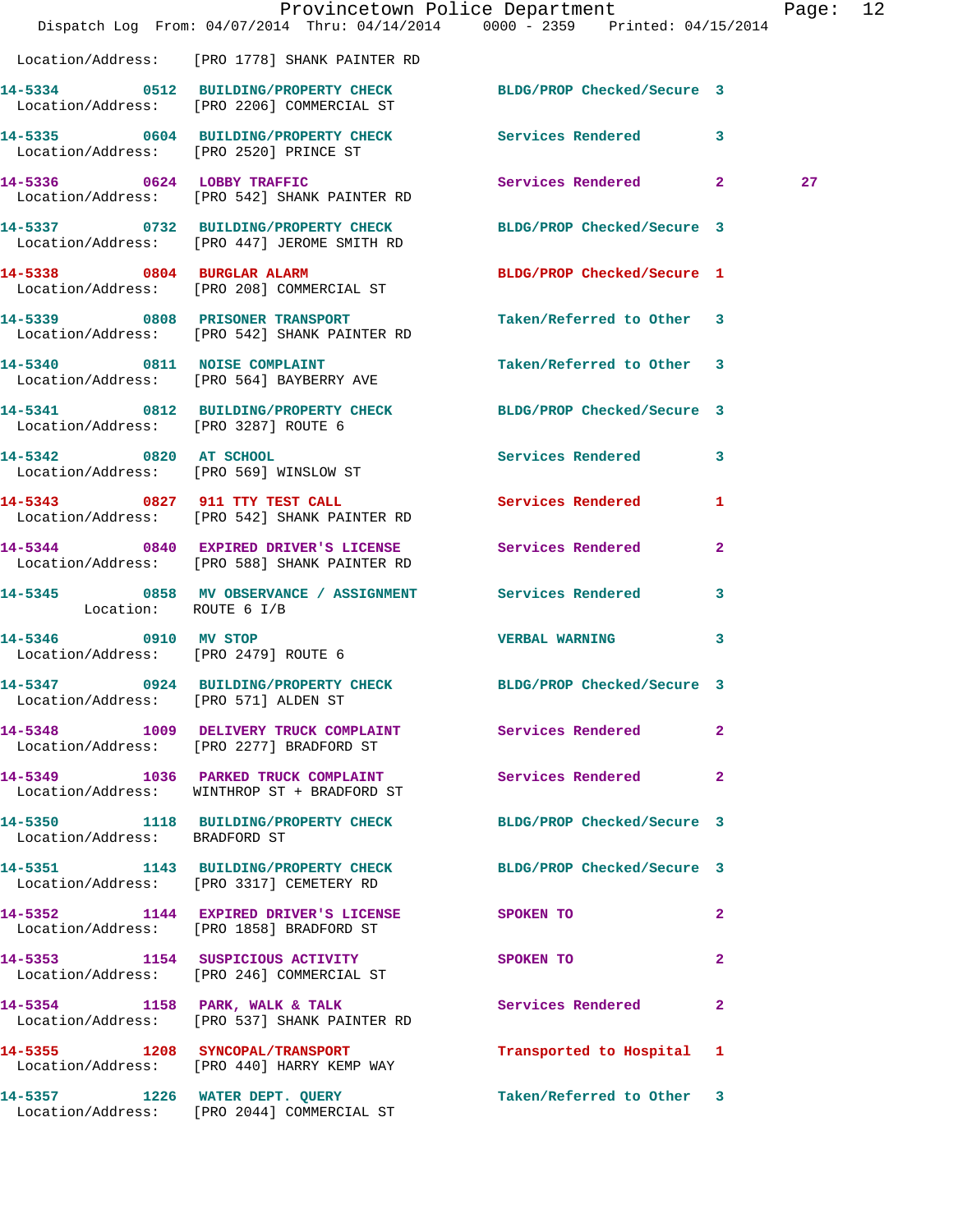|                                        | Provincetown Police Department<br>Dispatch Log From: 04/07/2014 Thru: 04/14/2014 0000 - 2359 Printed: 04/15/2014 |                            |              |
|----------------------------------------|------------------------------------------------------------------------------------------------------------------|----------------------------|--------------|
|                                        | 14-5359 1325 VERBAL FAIL TO STOP<br>Location/Address: [PRO 3259] MACMILLAN WHARF                                 | <b>VERBAL WARNING</b>      | 3            |
|                                        | 14-5360 1401 BUILDING/PROPERTY CHECK BLDG/PROP Checked/Secure 3<br>Location/Address: [PRO 3318] CEMETERY RD      |                            |              |
| 14-5361 1401 DECEASED FOX              | Location/Address: [PRO 2590] HARRY KEMP WAY                                                                      | Services Rendered          | $\mathbf{2}$ |
| Location/Address: CONWELL ST           | 14-5362 1402 MV OBSERVANCE / ASSIGNMENT Services Rendered                                                        |                            | 3            |
| 14-5363 1514 VANDALISM                 | Location/Address: [PRO 3259] MACMILLAN WHARF                                                                     | <b>Services Rendered</b>   | 3            |
| Location/Address: [PRO 2539] RYDER ST  | 14-5364 1525 BUILDING/PROPERTY CHECK BLDG/PROP Checked/Secure 3                                                  |                            |              |
|                                        | 14-5365 1541 ASSIST CITIZEN<br>Location/Address: [PRO 542] SHANK PAINTER RD                                      | <b>SPOKEN TO</b>           | 3            |
|                                        | 14-5366 1543 PARK, WALK & TALK<br>Location/Address: [PRO 204] COMMERCIAL ST                                      | Services Rendered          | $\mathbf{2}$ |
| Location/Address: ROUTE 6 + SNAIL RD   | 14-5367 1640 MV OBSERVANCE / ASSIGNMENT Services Rendered                                                        |                            | 3            |
| Location/Address: [PRO 2] ALDEN ST     | 14-5368 1650 BUILDING/PROPERTY CHECK BLDG/PROP Checked/Secure 3                                                  |                            |              |
|                                        | 14-5369 1724 MV OBSERVANCE / ASSIGNMENT Services Rendered<br>Location/Address: [PRO 1562] CONWELL ST             |                            | 3            |
|                                        | 14-5370 1730 BUILDING/PROPERTY CHECK<br>Location/Address: [PRO 519] RACE POINT RD                                | BLDG/PROP Checked/Secure 3 |              |
|                                        | 14-5371 1800 BUILDING/PROPERTY CHECK<br>Location/Address: [PRO 182] COMMERCIAL ST                                | BLDG/PROP Checked/Secure 3 |              |
|                                        | 14-5372 1801 BUILDING/PROPERTY CHECK<br>Location/Address: [PRO 99] COMMERCIAL ST                                 | BLDG/PROP Checked/Secure 3 |              |
| Location/Address: [PRO 2] ALDEN ST     | 14-5373 1808 BUILDING/PROPERTY CHECK                                                                             | BLDG/PROP Checked/Secure 3 |              |
| Location/Address: [PRO 94] BRADFORD ST | 14-5374 1809 MV OBSERVANCE / ASSIGNMENT Services Rendered                                                        |                            | 3            |
|                                        | 14-5375 1817 MV OBSERVANCE / ASSIGNMENT Services Rendered<br>Location/Address: [PRO 1565] CONWELL ST             |                            | 3            |
|                                        | 14-5376 1849 BUILDING/PROPERTY CHECK<br>Location/Address: [PRO 564] BAYBERRY AVE                                 | <b>Services Rendered</b>   | 3            |
|                                        | 14-5377 1939 BUILDING/PROPERTY CHECK BLDG/PROP Checked/Secure 3<br>Location/Address: [PRO 447] JEROME SMITH RD   |                            |              |
|                                        | 14-5378 1954 BUILDING/PROPERTY CHECK<br>Location/Address: [PRO 306] COMMERCIAL ST                                | BLDG/PROP Checked/Secure 3 |              |
| Location/Address: COMMERCIAL ST        | 14-5379 2004 PARK, WALK & TALK                                                                                   | Services Rendered          | 2            |
|                                        | 14-5380 2007 BUILDING/PROPERTY CHECK<br>Location/Address: [PRO 3256] COMMERCIAL ST                               | BLDG/PROP Checked/Secure 3 |              |
| 14-5382 2040 BAR CHECK                 | Location/Address: [PRO 2605] COMMERCIAL ST                                                                       | Services Rendered          | 2            |
|                                        | 14-5381 2041 BUILDING/PROPERTY CHECK                                                                             | BLDG/PROP Checked/Secure 3 |              |

Location/Address: [PRO 3259] MACMILLAN WHARF

Page:  $13$ <br> $14$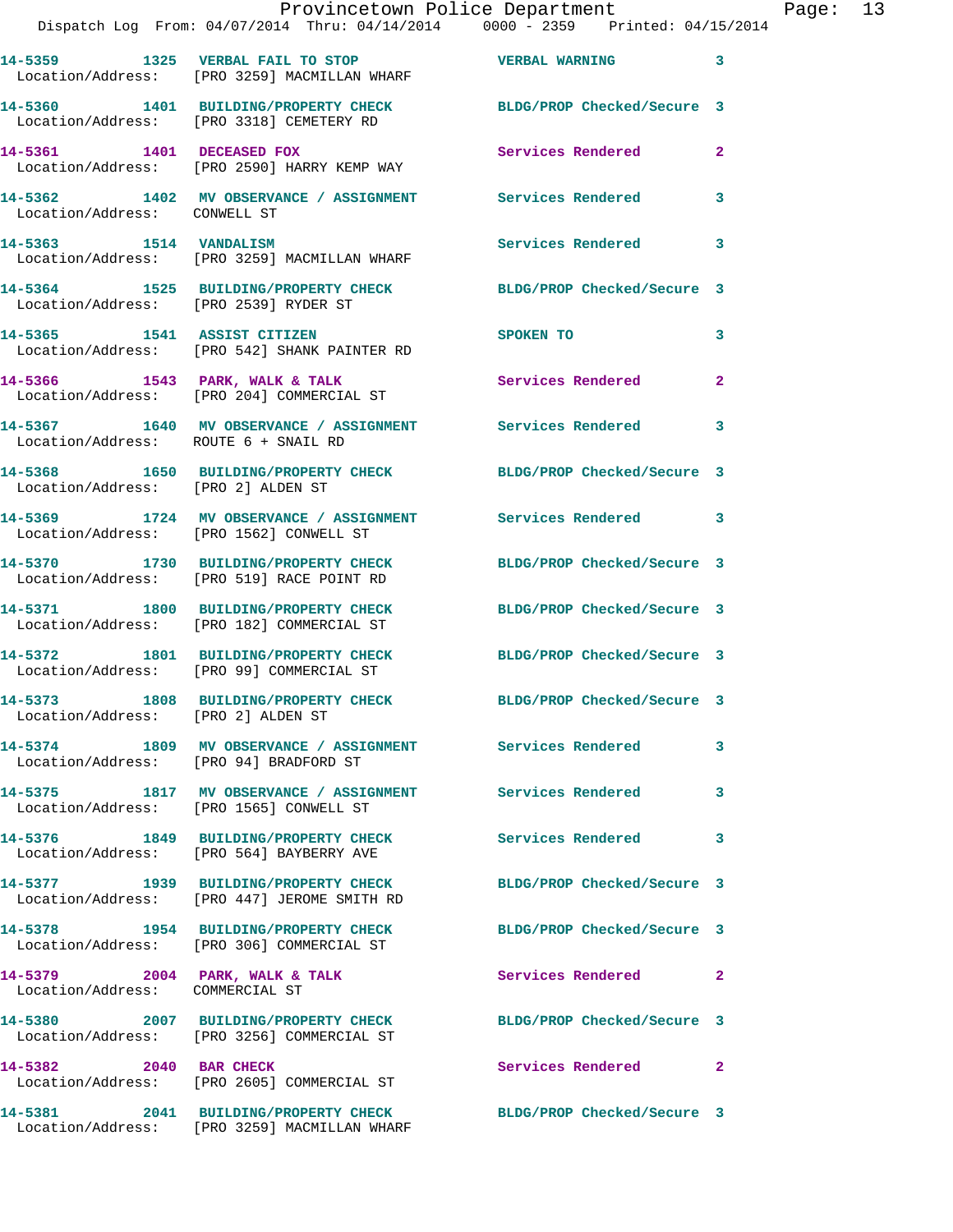| 14-5383 2053 MV STOP                   | Location/Address: [PRO 536] SHANK PAINTER RD                                                                    | <b>VERBAL WARNING</b>      | 3                  |
|----------------------------------------|-----------------------------------------------------------------------------------------------------------------|----------------------------|--------------------|
|                                        | 14-5384 2102 MV OBSERVANCE / ASSIGNMENT No Action Required<br>Location/Address: [PRO 2577] BRADFORD ST          |                            | 3                  |
|                                        | 14-5385 2123 BUILDING/PROPERTY CHECK BLDG/PROP Checked/Secure 3<br>Location/Address: [PRO 2483] COMMERCIAL ST   |                            |                    |
| 14-5386 2140 MV STOP                   | Location/Address: [PRO 1895] BRADFORD ST                                                                        | <b>VERBAL WARNING</b>      | 3                  |
|                                        | 14-5387 2158 BUILDING/PROPERTY CHECK BLDG/PROP Checked/Secure 3<br>Location/Address: [PRO 530] SHANK PAINTER RD |                            |                    |
|                                        | 14-5388 2210 BUILDING/PROPERTY CHECK<br>Location/Address: [PRO 1780] JOHNSON ST                                 | BLDG/PROP Checked/Secure 3 |                    |
|                                        | 14-5389 2210 BUILDING/PROPERTY CHECK BLDG/PROP Checked/Secure 3<br>Location/Address: [PRO 3004] BRADFORD ST     |                            |                    |
|                                        | 14-5390 2220 BUILDING/PROPERTY CHECK BLDG/PROP Checked/Secure 3<br>Location/Address: [PRO 516] RACE POINT RD    |                            |                    |
|                                        | 14-5391 2353 BUILDING/PROPERTY CHECK BLDG/PROP Checked/Secure 3<br>Location/Address: [PRO 3259] MACMILLAN WHARF |                            |                    |
| For Date: $04/12/2014$ - Saturday      |                                                                                                                 |                            |                    |
|                                        | 14-5392 0004 BUILDING/PROPERTY CHECK BLDG/PROP Checked/Secure 3<br>Location/Address: [PRO 3430] COMMERCIAL ST   |                            |                    |
|                                        | 14-5393 0010 BUILDING/PROPERTY CHECK<br>Location/Address: [PRO 3737] BRADFORD ST                                | BLDG/PROP Checked/Secure 3 |                    |
| Refer To Arrest: 14-38-AR              | 14-5394 0017 SERVE WARRANT<br>Location/Address: BRADFORD ST + SHANK PAINTER RD                                  | Arrest(s) Made             | 3                  |
|                                        | 14-5395 0125 MV OBSERVANCE / ASSIGNMENT Services Rendered<br>Location/Address: BRADFORD ST + RYDER ST           |                            | 3                  |
| Location/Address: [PRO 413] CONWELL ST | 14-5396 0143 MV OBSERVANCE / ASSIGNMENT Services Rendered                                                       |                            | 3                  |
|                                        | 14-5397 0200 BUILDING/PROPERTY CHECK BLDG/PROP Checked/Secure 3<br>Location/Address: [PRO 519] RACE POINT RD    |                            |                    |
|                                        | 14-5398 0502 BUILDING/PROPERTY CHECK BLDG/PROP Checked/Secure 3<br>Location/Address: [PRO 447] JEROME SMITH RD  |                            |                    |
| Location/Address: [PRO 2] ALDEN ST     | 14-5399 0515 BUILDING/PROPERTY CHECK BY LAW VIOLATION                                                           |                            | 3                  |
| Location/Address: CONWELL ST           | 14-5400 0533 MV OBSERVANCE / ASSIGNMENT Services Rendered                                                       |                            | 3                  |
|                                        | 14-5401 0535 LOBBY TRAFFIC<br>Location/Address: [PRO 542] SHANK PAINTER RD                                      | Services Rendered          | $\mathbf{2}$<br>20 |
|                                        | 14-5402 0723 WELL BEING CHECK<br>Location/Address: [PRO 1199] COMMERCIAL ST                                     | Services Rendered          | 3                  |
| Location/Address: [PRO 3287] ROUTE 6   | 14-5403 0809 BUILDING/PROPERTY CHECK                                                                            | BLDG/PROP Checked/Secure 3 |                    |
|                                        | 14-5404 0810 TRANSPORT TO M/V<br>Location/Address: [PRO 376] COMMERCIAL ST                                      | Services Rendered          | 1                  |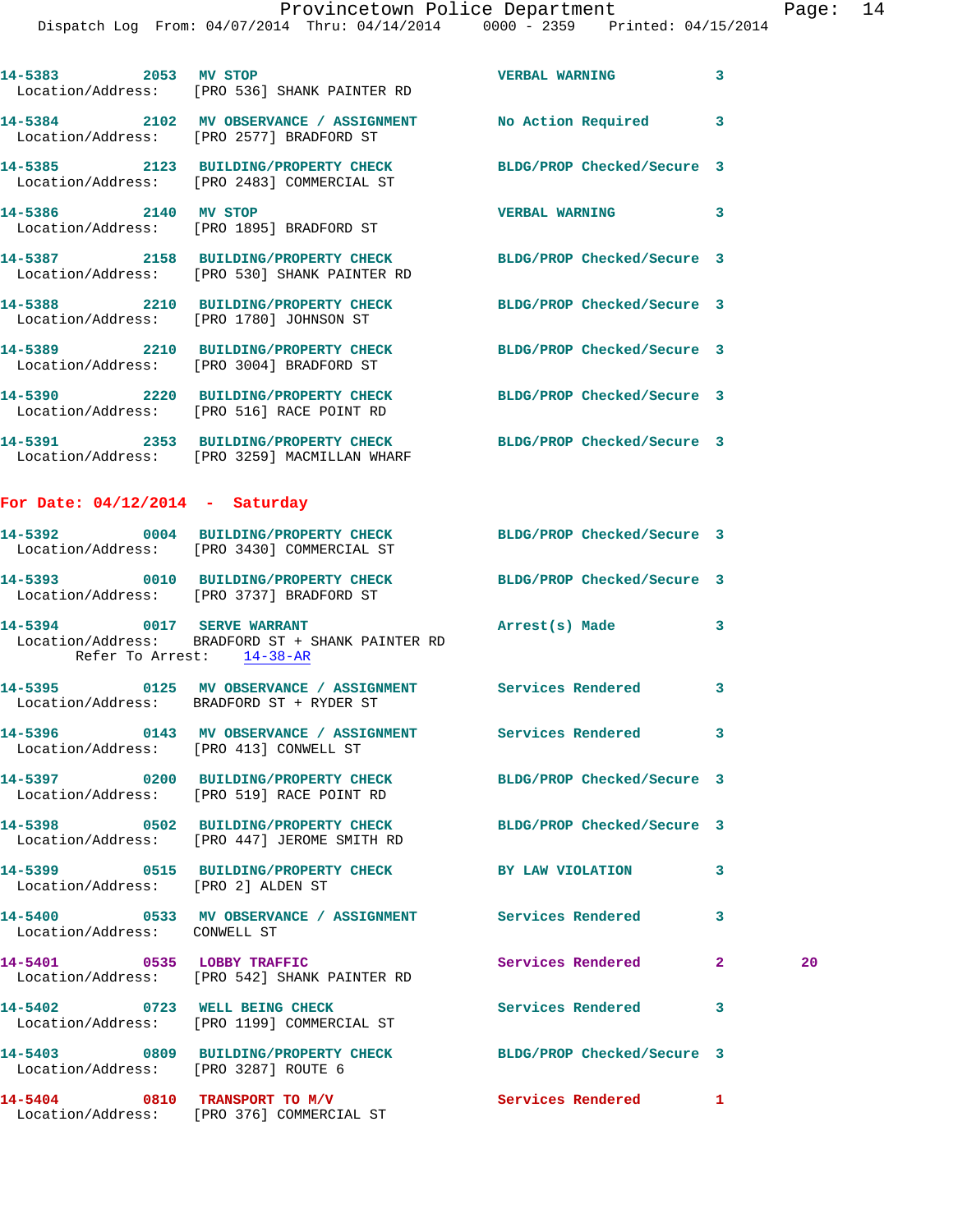|                                                   | Provincetown Police Department The Rage: 15<br>Dispatch Log From: 04/07/2014 Thru: 04/14/2014   0000 - 2359   Printed: 04/15/2014 |                          |                |  |
|---------------------------------------------------|-----------------------------------------------------------------------------------------------------------------------------------|--------------------------|----------------|--|
|                                                   | 14-5406 0907 FOX PROBLEM Services Rendered 2<br>Location/Address: [PRO 2806] BRADFORD ST EXT                                      |                          |                |  |
|                                                   | 14-5407 0943 BUILDING/PROPERTY CHECK BLDG/PROP Checked/Secure 3<br>Location/Address: [PRO 571] ALDEN ST                           |                          |                |  |
|                                                   | 14-5408 0952 MV OBSERVANCE / ASSIGNMENT Services Rendered 3<br>Location: ROUTE 6 I/B                                              |                          |                |  |
|                                                   | 14-5410 0959 MV COMPLAINT Services Rendered<br>Location/Address: [PRO 3259] MACMILLAN WHARF                                       |                          | $\mathbf{2}$   |  |
| 14-5411 1011 MV STOP                              | Location/Address: [PRO 2479] ROUTE 6                                                                                              | <b>VERBAL WARNING</b>    | $\mathbf{3}$   |  |
|                                                   | 14-5412 1017 MEDICAL EMERGENCY PATIENT REFUSAL<br>Location/Address: [PRO 1437] TREMONT ST                                         |                          | 1              |  |
|                                                   | 14-5413 1035 BUILDING/PROPERTY CHECK BLDG/PROP Checked/Secure 3<br>Location/Address: [PRO 3317] CEMETERY RD                       |                          |                |  |
|                                                   | 14-5414 1035 BUILDING/PROPERTY CHECK BLDG/PROP Checked/Secure 3<br>Location/Address: [PRO 3318] CEMETERY RD                       |                          |                |  |
|                                                   | 14-5415 1139 MV OBSERVANCE / ASSIGNMENT Services Rendered 3<br>Location/Address: [PRO 3430] COMMERCIAL ST                         |                          |                |  |
|                                                   | 14-5416 1143 MV OBSERVANCE / ASSIGNMENT Services Rendered<br>Location/Address: [PRO 3259] MACMILLAN WHARF                         |                          | 3              |  |
|                                                   | 14-5417 1208 MV OBSERVANCE / ASSIGNMENT Services Rendered 3<br>Location/Address: [PRO 2513] ROUTE 6                               |                          |                |  |
| Location/Address: [PRO 2513] ROUTE 6              | 14-5418 1212 MV STOP                                                                                                              | <b>VERBAL WARNING</b>    | 3              |  |
|                                                   | 14-5419 1215 MV OBSERVANCE / ASSIGNMENT Services Rendered 3<br>Location/Address: [PRO 2818] CONWELL ST                            |                          |                |  |
|                                                   | 14-5420 1217 PARKING COMPLAINT / GENERAL Services Rendered 3<br>Location/Address: [PRO 450] JOHNSON ST                            |                          |                |  |
|                                                   | 14-5421 1236 ASSIST CITIZEN 5ervices Rendered<br>Location/Address: [PRO 526] RYDER ST EXT                                         |                          |                |  |
| Location/Address: COMMERCIAL ST                   | 14-5423 1236 PARK, WALK & TALK 6 Services Rendered                                                                                |                          | $\overline{2}$ |  |
|                                                   | 14-5422 1310 BUILDING/PROPERTY CHECK Services Rendered<br>Location/Address: [PRO 433] RYDER ST EXT                                |                          | 3              |  |
| Location/Address: [PRO 2521] ROUTE 6              | 14-5424 1335 MV OBSERVANCE / ASSIGNMENT Services Rendered                                                                         |                          | 3              |  |
| Location/Address: COMMERCIAL ST                   | 14-5425 1410 PARK, WALK & TALK                                                                                                    | <b>Services Rendered</b> | $\mathbf{2}$   |  |
|                                                   | 14-5426 1513 PARK, WALK & TALK<br>Location/Address: [PRO 105] COMMERCIAL ST                                                       | Services Rendered        | $\mathbf{2}$   |  |
|                                                   | 14-5427 1527 BUILDING/PROPERTY CHECK Services Rendered<br>Location/Address: [PRO 488] MAYFLOWER AVE                               |                          | 3              |  |
| 14-5428 1550 MV STOP<br>Location/Address: ROUTE 6 |                                                                                                                                   | <b>VERBAL WARNING</b>    | 3              |  |
|                                                   | 14-5429 1555 MEDICAL EMERGENCY<br>Location/Address: [PRO 2144] CONWELL ST                                                         | <b>Services Rendered</b> | 1              |  |
| 14-5430 1619 MV STOP<br>Location/Address: ROUTE 6 |                                                                                                                                   | <b>VERBAL WARNING</b>    | 3              |  |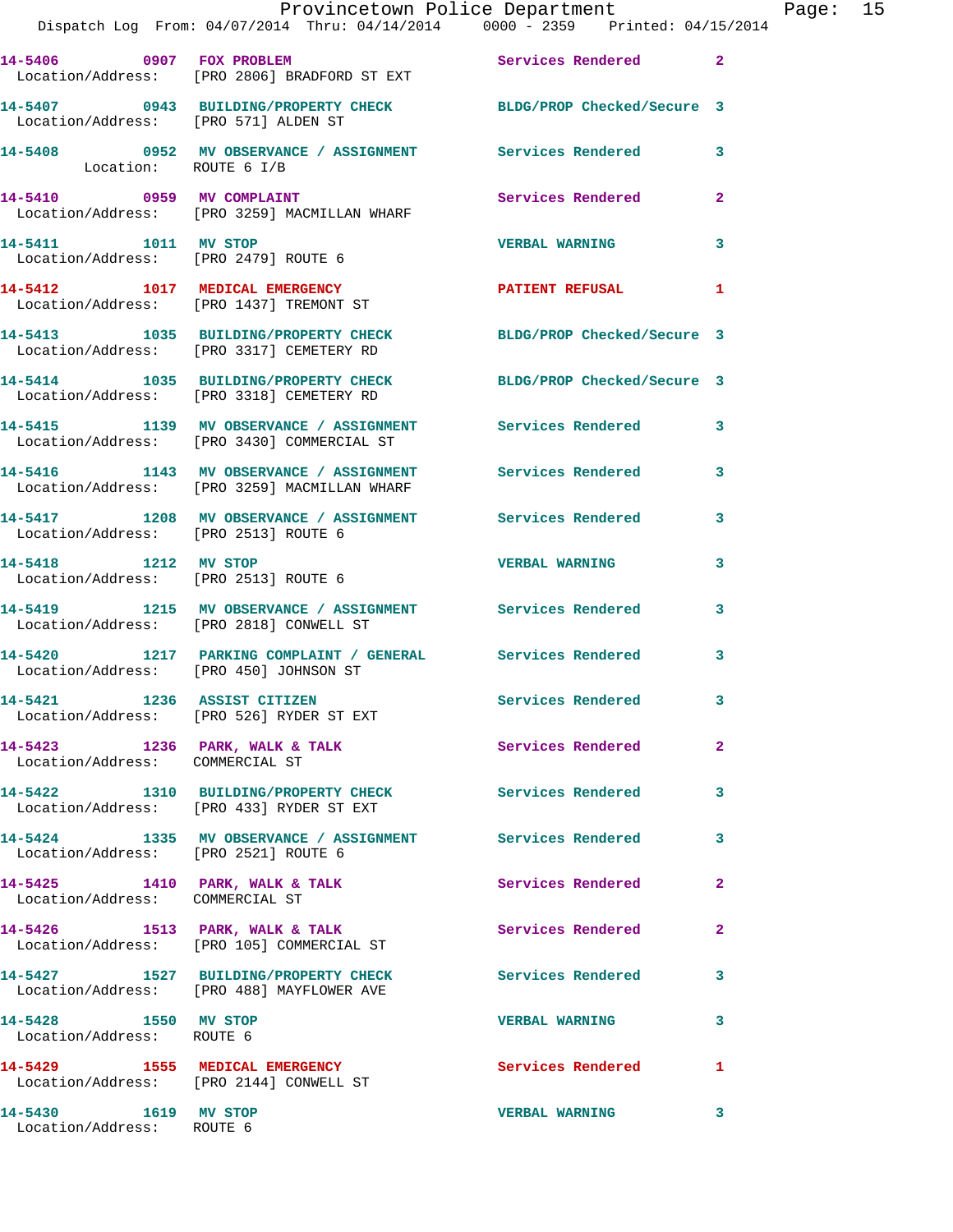|                                                                       | 14-5431 1638 BUILDING/PROPERTY CHECK BLDG/PROP Checked/Secure 3<br>Location/Address: [PRO 204] COMMERCIAL ST |                               |                         |
|-----------------------------------------------------------------------|--------------------------------------------------------------------------------------------------------------|-------------------------------|-------------------------|
| $14-5432$ $1644$ PARK, WALK & TALK<br>Location/Address: COMMERCIAL ST |                                                                                                              | Services Rendered             | $\mathbf{2}$            |
| 14-5433 1644 GENERAL INFO                                             |                                                                                                              | Services Rendered             | 3                       |
|                                                                       | 14-5434 1654 FOUND WALLET/RETURNED Services Rendered<br>Location/Address: [PRO 542] SHANK PAINTER RD         |                               | 3                       |
| 14-5435 1700 MV STOP                                                  | Location/Address: SHANK PAINTER RD + BRADFORD ST                                                             | <b>VERBAL WARNING</b>         | 3                       |
|                                                                       | 14-5436 1704 BUILDING/PROPERTY CHECK<br>Location/Address: [PRO 2898] JEROME SMITH RD                         | BLDG/PROP Checked/Secure 3    |                         |
| 14-5437 1708 PARK, WALK & TALK<br>Location/Address: COMMERCIAL ST     |                                                                                                              | Services Rendered             | $\mathbf{2}$            |
|                                                                       | 14-5441 1800 ASSIST CITIZEN/RIDE ALONG<br>Location/Address: [PRO 542] SHANK PAINTER RD                       | Services Rendered             | 3                       |
| Location/Address: [PRO 3222] ALDEN ST                                 | 14-5438 1812 MEDICAL EMERGENCY/DOT                                                                           | Transported to Hospital 1     |                         |
| 14-5439 1816 COMPLAINT                                                | Location/Address: [PRO 542] SHANK PAINTER RD                                                                 | SPOKEN TO                     | 3                       |
| 14-5440 1828 LANDLORD/TENANT                                          | Location/Address: [PRO 1275] ANTHONY ST                                                                      | Services Rendered             | $\mathbf{2}$            |
|                                                                       | 14-5443 1848 ASSIST CITIZEN<br>Location/Address: [PRO 1275] ANTHONY ST                                       | Services Rendered 3           |                         |
|                                                                       | 14-5444 1921 BUILDING/PROPERTY CHECK<br>Location/Address: [PRO 16] MAYFLOWER AVE                             | BLDG/PROP Checked/Secure 3    |                         |
|                                                                       | 14-5445 1934 BUILDING/PROPERTY CHECK<br>Location/Address: [PRO 564] BAYBERRY AVE                             | Services Rendered             | 3                       |
| 14-5446 1939 MV STOP                                                  | Location/Address: BRADFORD ST + STANDISH ST                                                                  | <b>VERBAL WARNING</b>         | 3                       |
| 14-5447 1955 MV STOP<br>Location/Address: [PRO 2479] ROUTE 6          |                                                                                                              | <b>VERBAL WARNING</b>         | 3                       |
| 14-5448 2001 MV STOP                                                  | Location/Address: COMMERCIAL ST + HOWLAND ST                                                                 | <b>VERBAL WARNING</b>         | $\overline{\mathbf{3}}$ |
| Location/Address: [PRO 2] ALDEN ST                                    | 14-5449 2041 BUILDING/PROPERTY CHECK                                                                         | BLDG/PROP Checked/Secure 3    |                         |
| Location/Address: [PRO 521] ROUTE 6                                   | 14-5450 2101 BUILDING/PROPERTY CHECK                                                                         | <b>Services Rendered</b>      | 3                       |
|                                                                       | 14-5451 2110 BUILDING/PROPERTY CHECK<br>Location/Address: [PRO 519] RACE POINT RD                            | BLDG/PROP Checked/Secure 3    |                         |
| 14-5452 2134 BAR CHECK                                                | Location/Address: [PRO 3443] COMMERCIAL ST                                                                   | Services Rendered             | $\mathbf{2}$            |
| 14-5453 2146 BAR CHECK                                                | Location/Address: [PRO 399] COMMERCIAL ST                                                                    | Services Rendered             | $\overline{2}$          |
| 14-5454 2151 BAR CHECK                                                | Location/Address: [PRO 272] COMMERCIAL ST                                                                    | Services Rendered<br>$\sim$ 2 |                         |
|                                                                       | 14-5455 2219 BUILDING/PROPERTY CHECK<br>Location/Address: [PRO 2542] COMMERCIAL ST                           | BLDG/PROP Checked/Secure 3    |                         |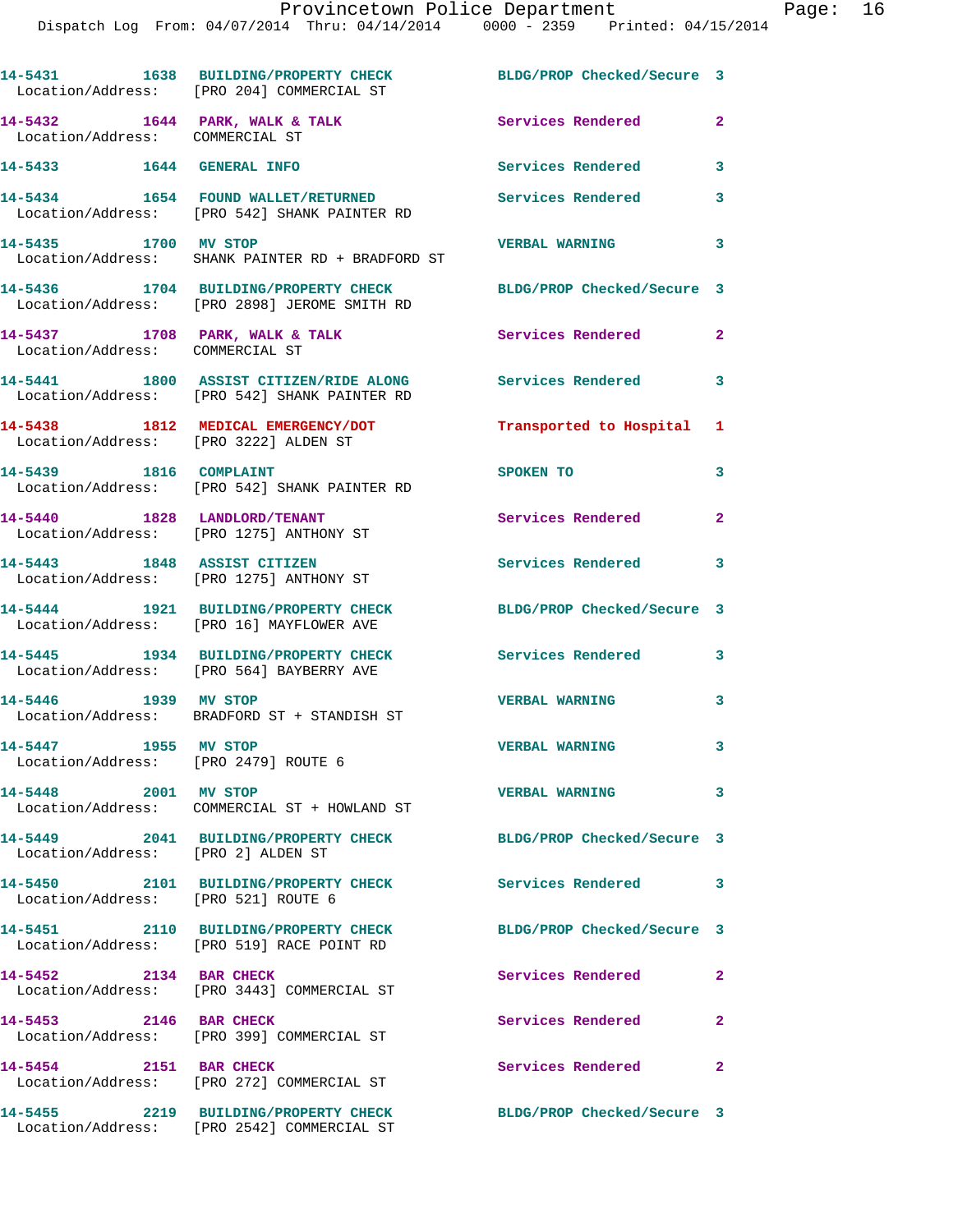|                                                             | 14-5456 2220 BUILDING/PROPERTY CHECK BLDG/PROP Checked/Secure 3<br>Location/Address: [PRO 3489] COMMERCIAL ST |                            |              |    |
|-------------------------------------------------------------|---------------------------------------------------------------------------------------------------------------|----------------------------|--------------|----|
|                                                             | 14-5457 2220 BUILDING/PROPERTY CHECK<br>Location/Address: [PRO 2500] COMMERCIAL ST                            | Unfounded                  | $\mathbf{3}$ |    |
|                                                             | 14-5458 2220 BUILDING/PROPERTY CHECK<br>Location/Address: [PRO 2483] COMMERCIAL ST                            | BLDG/PROP Checked/Secure 3 |              |    |
|                                                             | 14-5460 2347 BUILDING/PROPERTY CHECK<br>Location/Address: [PRO 175] COMMERCIAL ST                             | BLDG/PROP Checked/Secure 3 |              |    |
|                                                             | 14-5461 2353 BUILDING/PROPERTY CHECK BLDG/PROP Checked/Secure 3<br>Location/Address: [PRO 440] HARRY KEMP WAY |                            |              |    |
| For Date: $04/13/2014$ - Sunday                             |                                                                                                               |                            |              |    |
|                                                             | 14-5462 0042 MV OBSERVANCE / ASSIGNMENT Services Rendered 3<br>Location/Address: [PRO 2489] BRADFORD ST       |                            |              |    |
| Refer To Arrest: 14-40-AR                                   | 14-5463  0043 DOMESTIC DISTURBANCE/ASSAULT  PATIENT REFUSAL<br>Location/Address: STANDISH AVE + COMMERCIAL ST |                            | 1            |    |
|                                                             | 14-5465 0111 LOBBY TRAFFIC<br>Location/Address: [PRO 542] SHANK PAINTER RD                                    | Services Rendered 2        |              | 21 |
|                                                             | 14-5466 6 0546 MV OBSERVANCE / ASSIGNMENT 6 Services Rendered 3<br>Location/Address: [PRO 106] COMMERCIAL ST  |                            |              |    |
|                                                             | 14-5467 0726 BUILDING/PROPERTY CHECK<br>Location/Address: [PRO 447] JEROME SMITH RD                           | BLDG/PROP Checked/Secure 3 |              |    |
| Location/Address: [PRO 571] ALDEN ST                        | 14-5468 0834 BUILDING/PROPERTY CHECK BLDG/PROP Checked/Secure 3                                               |                            |              |    |
| Location/Address: BRADFORD ST                               | 14-5469 0902 BUILDING/PROPERTY CHECK BLDG/PROP Checked/Secure 3                                               |                            |              |    |
|                                                             | 14-5470 0909 MV OBSERVANCE / ASSIGNMENT Services Rendered 3<br>Location/Address: JEROME SMITH RD + WINSLOW ST |                            |              |    |
| Location/Address: CONWELL ST                                | 14-5471 0913 MV OBSERVANCE / ASSIGNMENT Services Rendered                                                     |                            | 3            |    |
|                                                             | 14-5472 1006 911 GENERAL<br>Location/Address: [PRO 1836] NELSON AVE                                           | SPOKEN TO                  | 1            |    |
| Location: ROUTE 6 I/B                                       | 14-5473 1110 MV OBSERVANCE / ASSIGNMENT Services Rendered 3                                                   |                            |              |    |
| 14-5474 1121 MV STOP<br>Location/Address: [PRO 521] ROUTE 6 |                                                                                                               | <b>VERBAL WARNING</b>      | 3            |    |
|                                                             | 14-5475 1148 ASSIST CITIZEN/FOLLOW UP Services Rendered 3<br>Location/Address: [PRO 542] SHANK PAINTER RD     |                            |              |    |
| Refer To Arrest: 14-38-AR                                   | 14-5476 1249 EVAL IN CELLBLOCK<br>Location/Address: [PRO 542] SHANK PAINTER RD                                | Services Rendered          | $\mathbf{1}$ |    |
| Location/Address: [PRO 569] WINSLOW ST                      | 14-5477 1308 STAFF IN THE SCHOOL 5 Services Rendered 3                                                        |                            |              |    |
| Location/Address: [PRO 2] ALDEN ST                          | 14-5478 1321 BUILDING/PROPERTY CHECK BLDG/PROP Checked/Secure 3                                               |                            |              |    |
|                                                             | 14-5479 1326 PARK, WALK & TALK<br>Location: [PRO 3431] LOPES SQUARE                                           | Services Rendered 2        |              |    |
|                                                             |                                                                                                               |                            |              |    |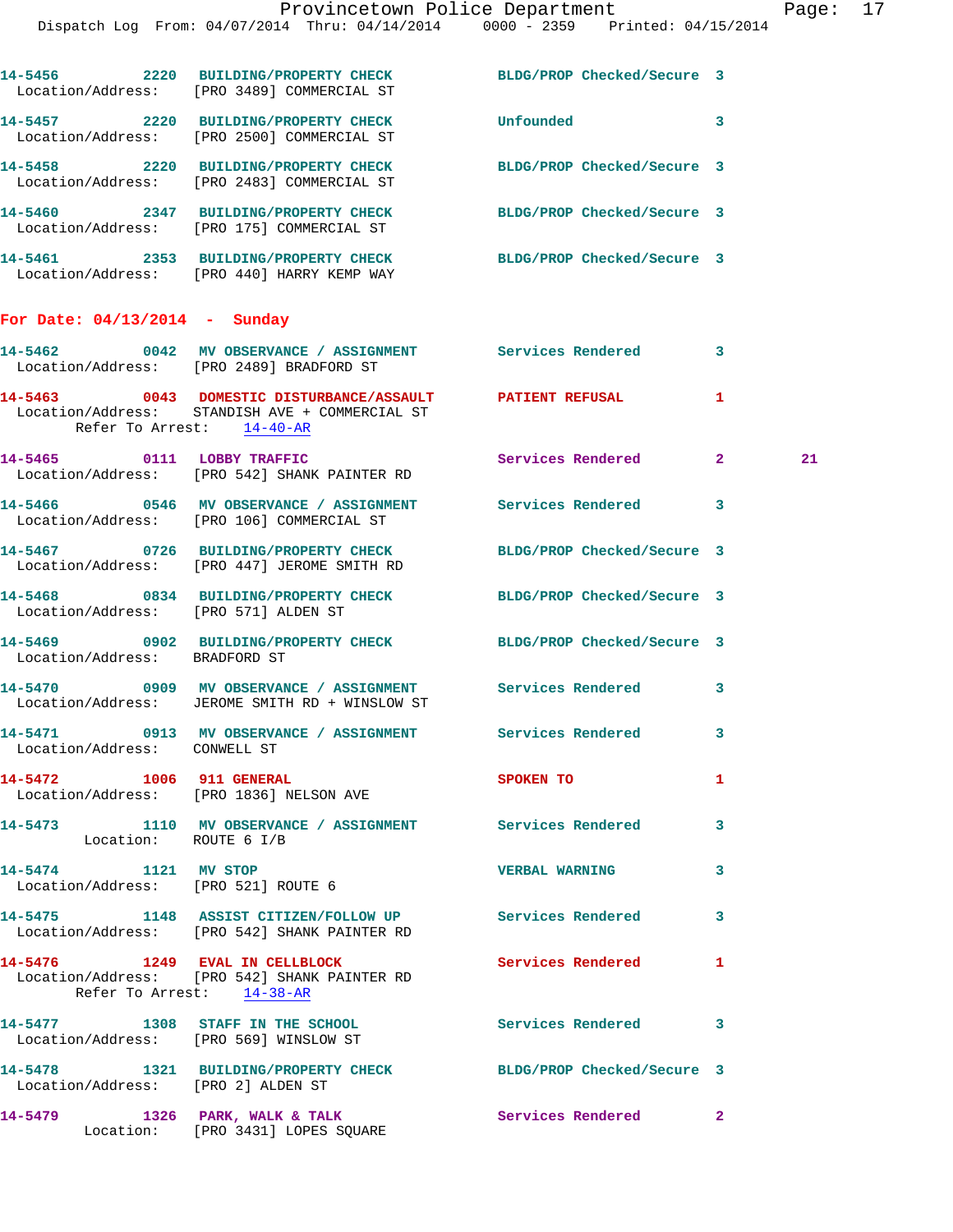|                                                                   | 14-5480 1404 FLYING DRONE<br>Location/Address: [PRO 2490] PROVINCELANDS RD                                      | Services Rendered 3        |                |    |
|-------------------------------------------------------------------|-----------------------------------------------------------------------------------------------------------------|----------------------------|----------------|----|
|                                                                   | 14-5481 1409 BUILDING/PROPERTY CHECK BLDG/PROP Checked/Secure 3<br>Location/Address: [PRO 175] COMMERCIAL ST    |                            |                |    |
|                                                                   | 14-5482 1436 MEDICAL EMERGENCY<br>Location/Address: [PRO 1892] SHANK PAINTER RD                                 | Services Rendered 1        |                |    |
|                                                                   | 14-5483 1503 PARK, WALK & TALK<br>Location/Address: [PRO 210] COMMERCIAL ST                                     | BLDG/PROP Checked/Secure 2 |                |    |
|                                                                   | 14-5484 1601 BUILDING/PROPERTY CHECK BLDG/PROP Checked/Secure 3<br>Location/Address: [PRO 182] COMMERCIAL ST    |                            |                |    |
|                                                                   | 14-5485 1643 HARASSMENT<br>Location/Address: [PRO 542] SHANK PAINTER RD                                         | SPOKEN TO                  | $\mathbf{2}$   |    |
| 14-5486 1652 MV COMPLAINT<br>Location/Address: [PRO 2521] ROUTE 6 |                                                                                                                 | <b>Services Rendered</b>   | $\overline{2}$ |    |
|                                                                   | 14-5487 1655 COMPLAINT<br>Location/Address: [PRO 2447] MAYFLOWER AVE                                            | Could Not Locate           | 3              |    |
| 14-5488 1723 COMPLAINT                                            | Location/Address: [PRO 3349] HARRY KEMP WAY                                                                     | SPOKEN TO                  | 3              |    |
|                                                                   | 14-5489 1727 BUILDING/PROPERTY CHECK<br>Location/Address: [PRO 519] RACE POINT RD                               | BLDG/PROP Checked/Secure 3 |                |    |
| Location/Address: [PRO 3222] ALDEN ST                             | 14-5490 1748 MEDICAL EMERGENCY/DOT                                                                              | Transported to Hospital 1  |                |    |
| 14-5491 1751 HAZARDS                                              | Location/Address: [PRO 3243] SHANK PAINTER RD                                                                   | Services Rendered          | $\mathbf{2}$   |    |
| 14-5492 1806 DISTURBANCE<br>Location/Address: [PRO 429] DYER ST   |                                                                                                                 | Services Rendered          | 1              |    |
| 14-5495 1847 MV STOP                                              | Location/Address: [PRO 248] COMMERCIAL ST                                                                       | VERBAL WARNING 3           |                |    |
|                                                                   | 14-5496 2109 BUILDING/PROPERTY CHECK BLDG/PROP Checked/Secure 3<br>Location/Address: [PRO 2898] JEROME SMITH RD |                            |                |    |
|                                                                   | 14-5497 2204 BUILDING/PROPERTY CHECK<br>Location/Address: [PRO 1638] COMMERCIAL ST                              | BLDG/PROP Checked/Secure 3 |                |    |
| Location/Address: [PRO 2481] TREMONT ST                           | 14-5498 2209 BUILDING/PROPERTY CHECK                                                                            | BLDG/PROP Checked/Secure 3 |                |    |
|                                                                   | 14-5500 2341 BUILDING/PROPERTY CHECK<br>Location/Address: [PRO 338] SHANK PAINTER RD                            | BLDG/PROP Checked/Secure 3 |                |    |
|                                                                   | 14-5501 2344 BUILDING/PROPERTY CHECK<br>Location/Address: [PRO 2483] COMMERCIAL ST                              | <b>Services Rendered</b>   | 3              |    |
|                                                                   | 14-5502 2354 MV OBSERVANCE / ASSIGNMENT Services Rendered<br>Location/Address: [PRO 106] COMMERCIAL ST          |                            | 3              |    |
| For Date: $04/14/2014$ - Monday                                   |                                                                                                                 |                            |                |    |
| 14-5508 0000 LOBBY TRAFFIC                                        | Location/Address: [PRO 542] SHANK PAINTER RD                                                                    | Services Rendered          | $\mathbf{2}$   | 21 |

 Location/Address: [PRO 488] MAYFLOWER AVE **14-5504 0028 BUILDING/PROPERTY CHECK Services Rendered 3** 

**14-5503 0019 BUILDING/PROPERTY CHECK BLDG/PROP Checked/Secure 3**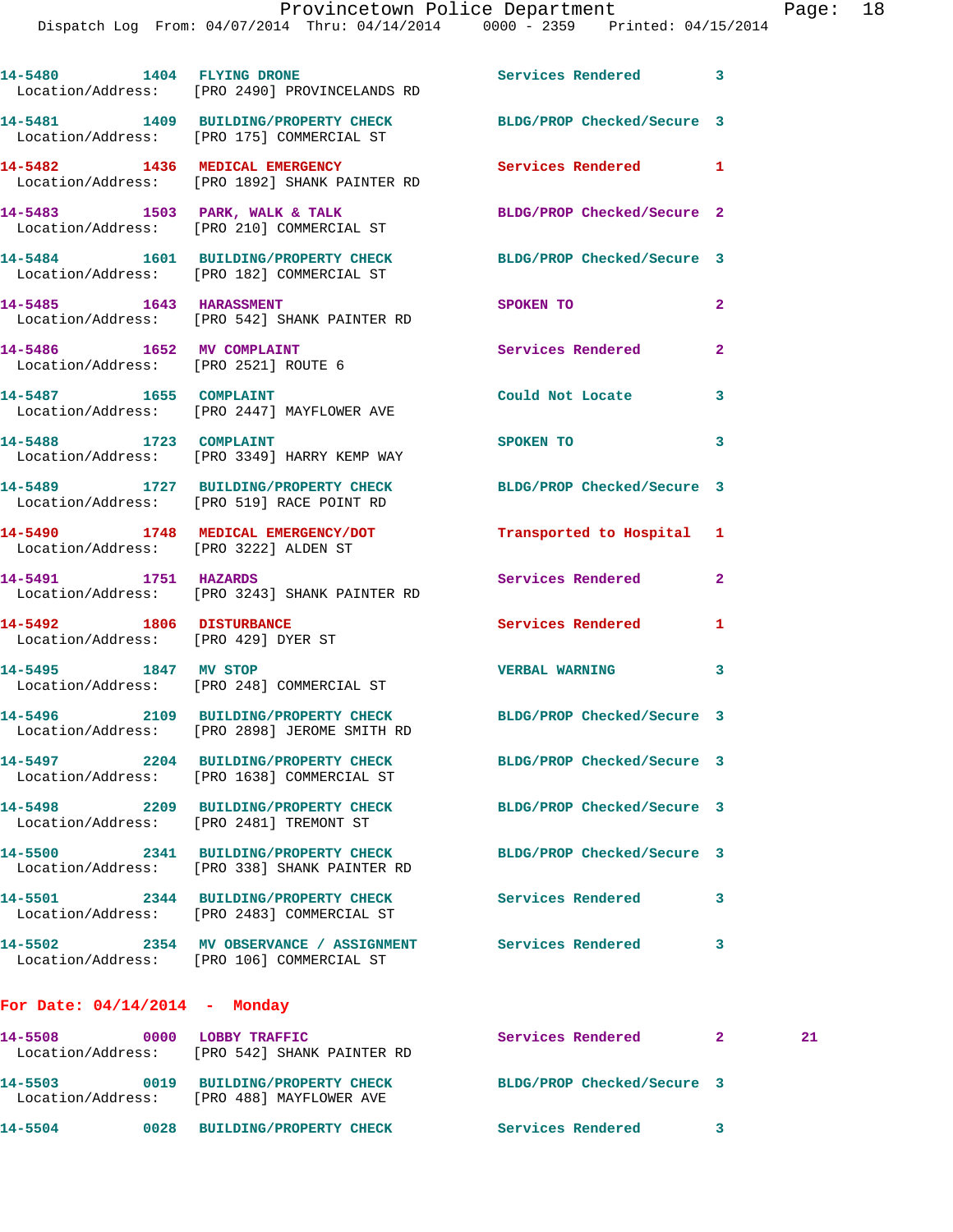|                                                                    | Dispatch Log From: 04/07/2014 Thru: 04/14/2014 0000 - 2359 Printed: 04/15/2014                               | Provincetown Police Department                                                                                 |   | Page: 19 |  |
|--------------------------------------------------------------------|--------------------------------------------------------------------------------------------------------------|----------------------------------------------------------------------------------------------------------------|---|----------|--|
|                                                                    | Location/Address: [PRO 2490] PROVINCELANDS RD                                                                |                                                                                                                |   |          |  |
|                                                                    | 14-5505 0058 MV OBSERVANCE / ASSIGNMENT Services Rendered 3<br>Location/Address: [PRO 891] CONWELL ST        |                                                                                                                |   |          |  |
|                                                                    | 14-5506 0104 MV OBSERVANCE / ASSIGNMENT Services Rendered 3<br>Location/Address: [PRO 2489] BRADFORD ST      |                                                                                                                |   |          |  |
|                                                                    | 14-5507 0157 BUILDING/PROPERTY CHECK Services Rendered 3<br>Location/Address: [PRO 3430] COMMERCIAL ST       |                                                                                                                |   |          |  |
|                                                                    | 14-5509 0254 MV OBSERVANCE / ASSIGNMENT Services Rendered 3<br>Location/Address: BRADFORD ST + RYDER ST      |                                                                                                                |   |          |  |
| Location/Address: [PRO 2208] BAYBERRY                              | 14-5510 0509 BUILDING/PROPERTY CHECK Services Rendered 3                                                     |                                                                                                                |   |          |  |
|                                                                    | 14-5511 0517 MV OBSERVANCE / ASSIGNMENT Services Rendered 3<br>Location/Address: CONWELL ST + HARRY KEMP WAY |                                                                                                                |   |          |  |
|                                                                    | 14-5512 0730 ASSIST CITIZEN<br>Location/Address: [PRO 542] SHANK PAINTER RD                                  | SPOKEN TO                                                                                                      | 3 |          |  |
| Location/Address: ROUTE 6                                          | 14-5513 0739 ASSIST AGENCY / DPW Taken/Referred to Other 3                                                   |                                                                                                                |   |          |  |
|                                                                    | 14-5514 0821 TRANSPORT<br>Location: [PRO 3705] ORLEANS DISTRICT COURT                                        | Taken/Referred to Other 3                                                                                      |   |          |  |
| Location/Address: BAYBERRY AVE                                     | 14-5515 0928 MEDICAL EMERGENCY                                                                               | Transported to Hospital 1                                                                                      |   | 1        |  |
|                                                                    | 14-5516 0954 MEDICAL EMERGENCY<br>Location/Address: [PRO 3906] RACE POINT RD                                 | Transported to Hospital 1                                                                                      |   |          |  |
|                                                                    | 14-5519 1021 TRAFFIC CONTROL<br>Location/Address: [PRO 3222] ALDEN ST                                        | SPOKEN TO 3                                                                                                    |   |          |  |
| Location/Address: [PRO 1766] PEARL ST                              | 14-5518 1037 WIRES DOWN                                                                                      | Services Rendered 2                                                                                            |   |          |  |
| 14-5520                                                            | 1052 BUILDING/PROPERTY CHECK BLDG/PROP Checked/Secure 3<br>Location/Address: [PRO 447] JEROME SMITH RD       |                                                                                                                |   |          |  |
|                                                                    | 14-5521 1104 TRAFFIC CONTROL<br>Location/Address: [PRO 154] COMMERCIAL ST                                    | SPOKEN TO THE STREET OF THE STREET OF THE STREET OF THE STREET OF THE STREET OF THE STREET OF THE STREET OF TH | 3 |          |  |
|                                                                    | 14-5522 1116 ANIMAL CALL<br>Location/Address: [PRO 813] COMMERCIAL ST                                        | No Action Required 2                                                                                           |   |          |  |
| Location/Address: BRADFORD ST                                      | 14-5523 1138 BUILDING/PROPERTY CHECK BLDG/PROP Checked/Secure 3                                              |                                                                                                                |   |          |  |
| 14-5524 1147 ASSIST CITIZEN<br>Location/Address: [PRO 429] DYER ST |                                                                                                              | SPOKEN TO                                                                                                      | 3 |          |  |
| Location/Address: CARNES LN                                        | 14-5525 1159 FIREARMS / WEAPONS                                                                              | Services Rendered 2                                                                                            |   |          |  |
|                                                                    | 14-5527 1226 LOST WALLET<br>Location/Address: [PRO 542] SHANK PAINTER RD                                     | No Action Required 3                                                                                           |   |          |  |
| Refer To Arrest: 14-41-AR                                          | 14-5526 1316 DISTURBANCE<br>Location/Address: [PRO 526] RYDER ST EXT                                         | Arrest(s) Made                                                                                                 | 1 |          |  |
|                                                                    | 14-5529 1439 COMPLAINT<br>Location/Address: [PRO 555] TREMONT ST                                             | Services Rendered 3                                                                                            |   |          |  |
|                                                                    | 14-5530 1500 PARKING COMPLAINT / GENERAL Services Rendered 3<br>Location/Address: [PRO 542] SHANK PAINTER RD |                                                                                                                |   |          |  |